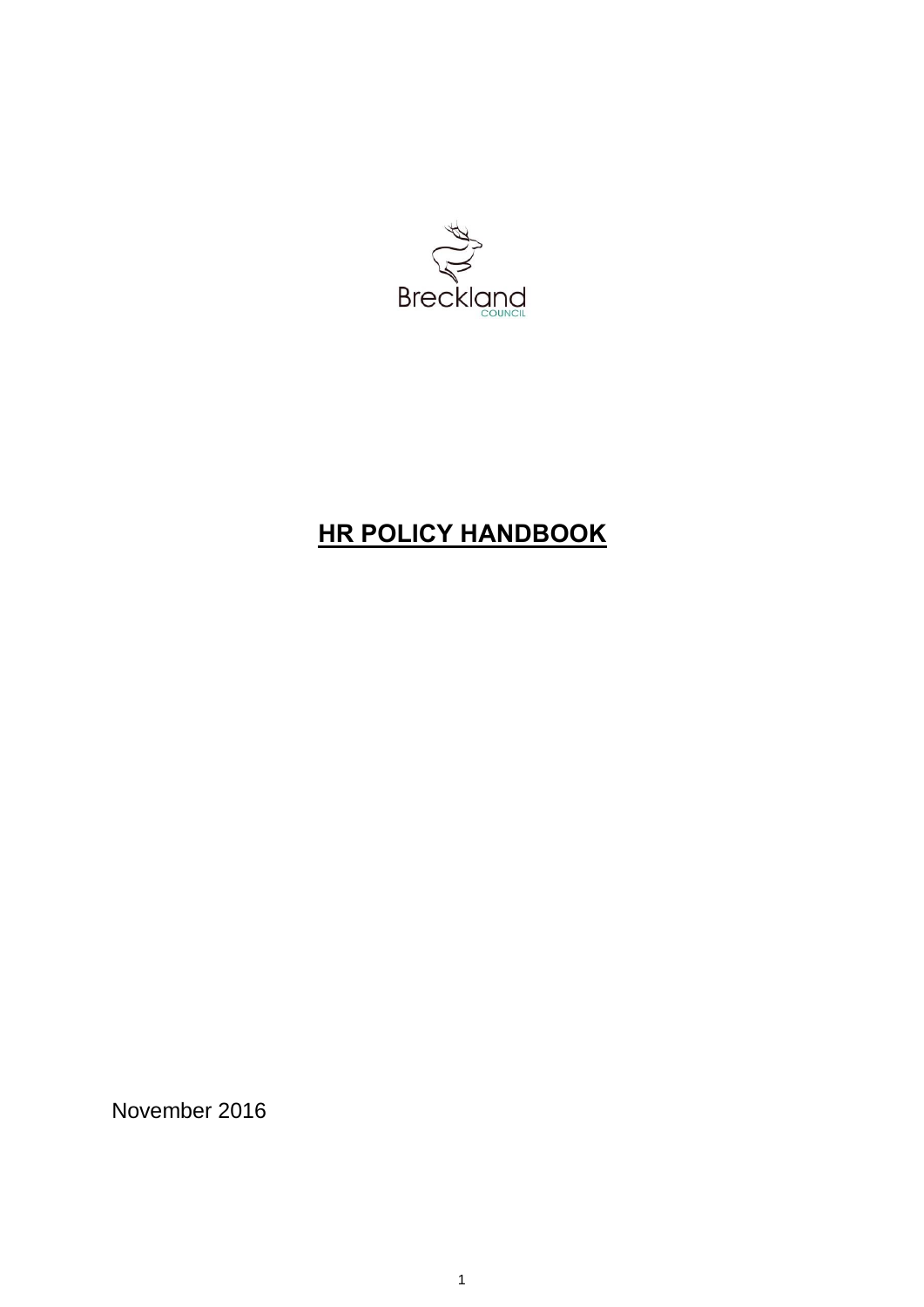## **PLEASE NOTE:**

If this Policy handbook is required in a different font type or size, please request this from the Human Resources (HR) department.

### **DEFINITIONS:**

## **Policy**

A policy is a guiding principle used to set direction in an organisation.

## **HR Policy**

HR policies are designed to set out the expected standards for all employees in representation of the organisations objectives and values.

## **Procedure**

A procedure is a particular way of accomplishing something; a step by step guide to conducting a particular task.

#### **PURPOSE:**

This handbook sets out the key policies relating to employment with the Council and employees are expected to familiarise themselves with these. In addition, each department will have their own set of policies and procedures which again, employees are expected to familiarise themselves with. All policies can be requested from the line manager, HR or by accessing the Policies page on the intranet. Any associated procedures, guidelines or statements can be found on the intranet or via the HR team.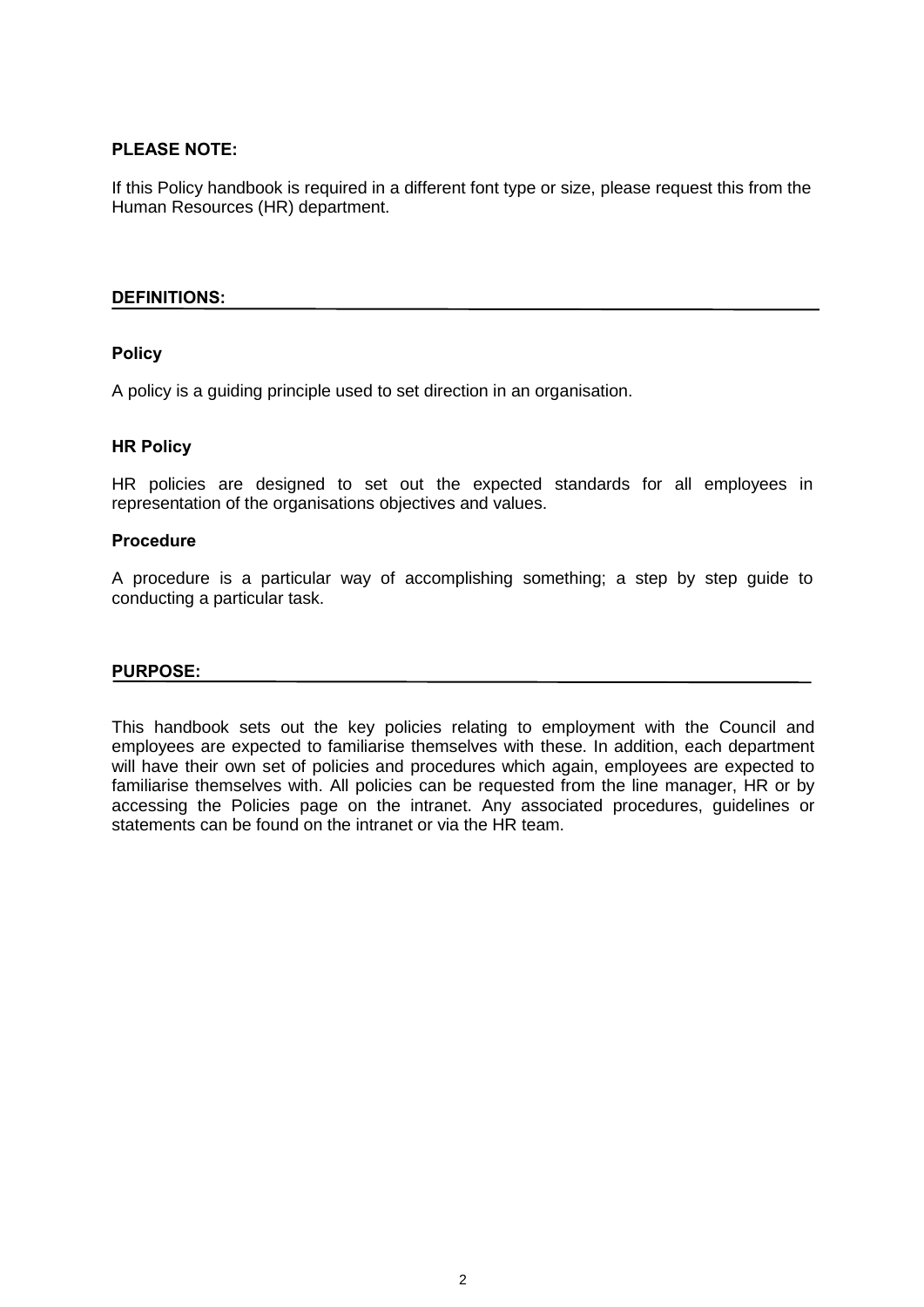## **TABLE OF CONTENTS**

| Introduction. | Legalities and introductory matters | 4  |
|---------------|-------------------------------------|----|
| Policy 1.     | <b>Recruitment and Selection</b>    | 6  |
| Policy 2.     | <b>Managing Attendance</b>          | 9  |
| Policy 3.     | <b>Special Leave</b>                | 13 |
| Policy 4.     | <b>Parental Rights</b>              | 14 |
| Policy 5.     | Managing and Supporting Change      | 18 |
| Policy 6.     | <b>Bullying and Harassment</b>      | 26 |
| Policy 7.     | <b>Equal Opportunities</b>          | 27 |
| Policy 8.     | Capability                          | 29 |
| Policy 9.     | Grievance                           | 30 |
| Policy 10.    | Disciplinary                        | 32 |
| Policy 11.    | <b>Training and Development</b>     | 34 |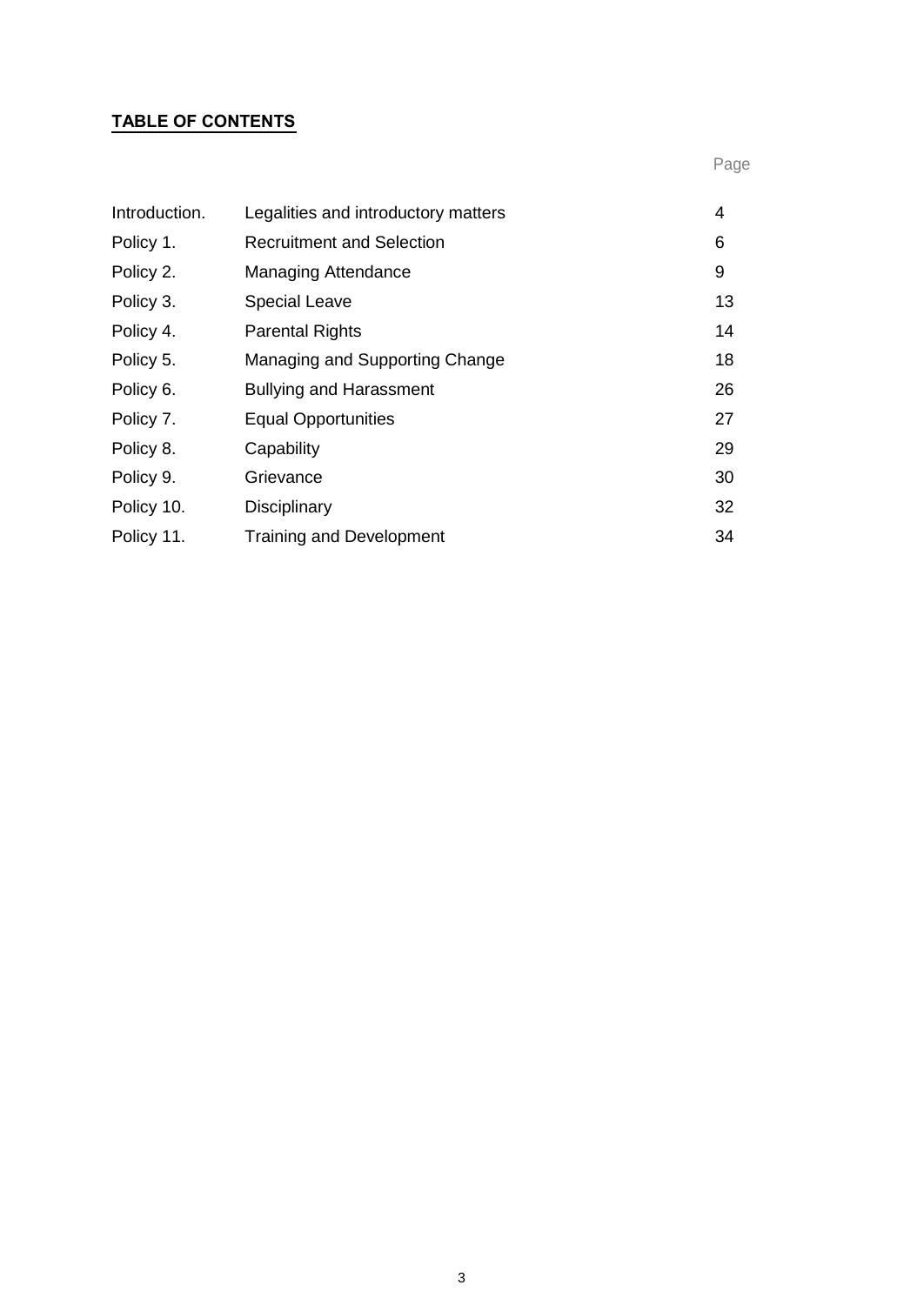## **INTRODUCTION – LEGALITIES AND INTRODUCTORY MATTERS INCORPORATION OF TERMS**

Terms and conditions which are specific to employment are contained in the Contract of Employment ("the Contract") which has been issued. This Handbook supplements the letter of appointment and the Contract. Where there is any conflict, the Contract will take precedence.

The Council policies and this handbook are an extension of the Contract and the expectations of the Council and employees.

If employees do not understand any of the information either in the Contract or the Handbook, or if they believe the contents to be incorrect, they should raise this with their line manager, or a member of the HR team.

## **COMMUNICATIONS**

It is the duty of the employee to read all communications, and to comply with their requirements insofar as they relate to the main Terms and Conditions of Employment. Alleged ignorance of any notice will not be accepted as an excuse for non-compliance. Where an individual requires support, this can be provided verbally or via audio recording.

## **STATUTORY/CONSTITUTIONAL REQUREMENTS**

The policies outlined within the Handbook are written in compliance with any legal and constitutional requirements. Where there is any discrepancy between either the constitution or policy to that of legislation, the law will take precedence.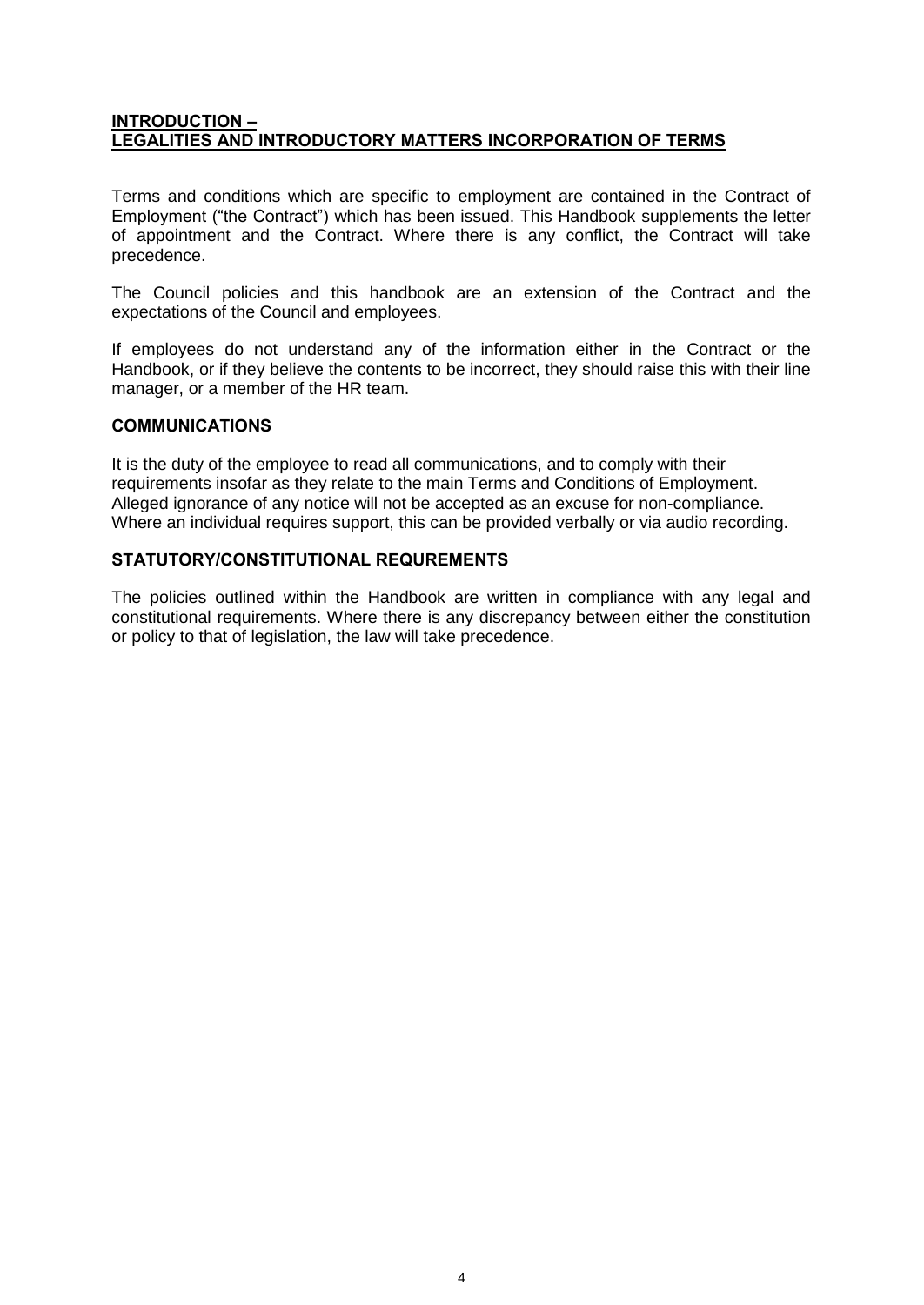## **POLICY 1: RECRUITMENT AND SELECTION**

People are vital to the success of any organisation. It is crucial that we attract, select and retain the right people for the right jobs to help drive our organisations forward and ensure our continued success and competiveness. Equal Opportunities policy and procedure applies equally to the recruitment process and must be complied with at every stage. This means that prospective candidates should not be discriminated against either directly or indirectly on the grounds of any protected characteristic outlined in the Equality Act 2010. Equally, nor should prospective candidates be placed in a detrimental position from having family members, or friends of existing employees placed in a priority position for interview, selection and, or appointment; candidates are asked to declare any relationship with an existing employee. Where a family member or friend of an existing employee applies, interviews shall take place with a member of the HR team present.

The Council aims at all times to recruit the right candidate for the right role. Recruitment will be based on the applicant's abilities and individual merit as measured against the job criteria. Qualifications, experience and skills will be assessed at the level that is relevant to the role.

The policy applies equally to permanent, fixed term, agency and casual workers. Where the recruitment of a Chief Officer or Deputy Chief Officer is required, the Councils' Joint Appointment Panel shall interview any shortlisted qualified Candidates as per the Constitutions' Delegations to Committees (Non-executive functions).

### **Job Description and Person Specification**

The Job Description will define the nature of the role, key tasks, duties and responsibilities; the pay grade for the post should be determined. The Person Specification will define job specific skills, qualifications and competencies. There should be no unnecessary conditions attached, or the use of words, which would imply unjustifiable bias.

#### **Advertising**

The advert should provide all relevant information to enable potential applicants to determine whether they meet the required criteria and must include working hours, pay and location. In order to reduce the time to recruit, the Council may advertise all roles externally; internal applications will be accepted. In most cases, external adverts will run for a minimum of two weeks.

Where job roles require a form of criminal records check, the following statement will be present on the advert:

*"The Council is committed to safeguarding and promoting the welfare of vulnerable children and adults and expects its entire staff to share this commitment. All applicants are subject to a satisfactory enhanced check by the Disclosure and Barring Service (formerly CRB), and at least 2 independent references for this post."*

Agency staff employed are not excluded from applying for internal vacancies, however recruiting managers should be aware that agency fees may be applicable should the employee be successful in obtaining a permanent position within the organisation.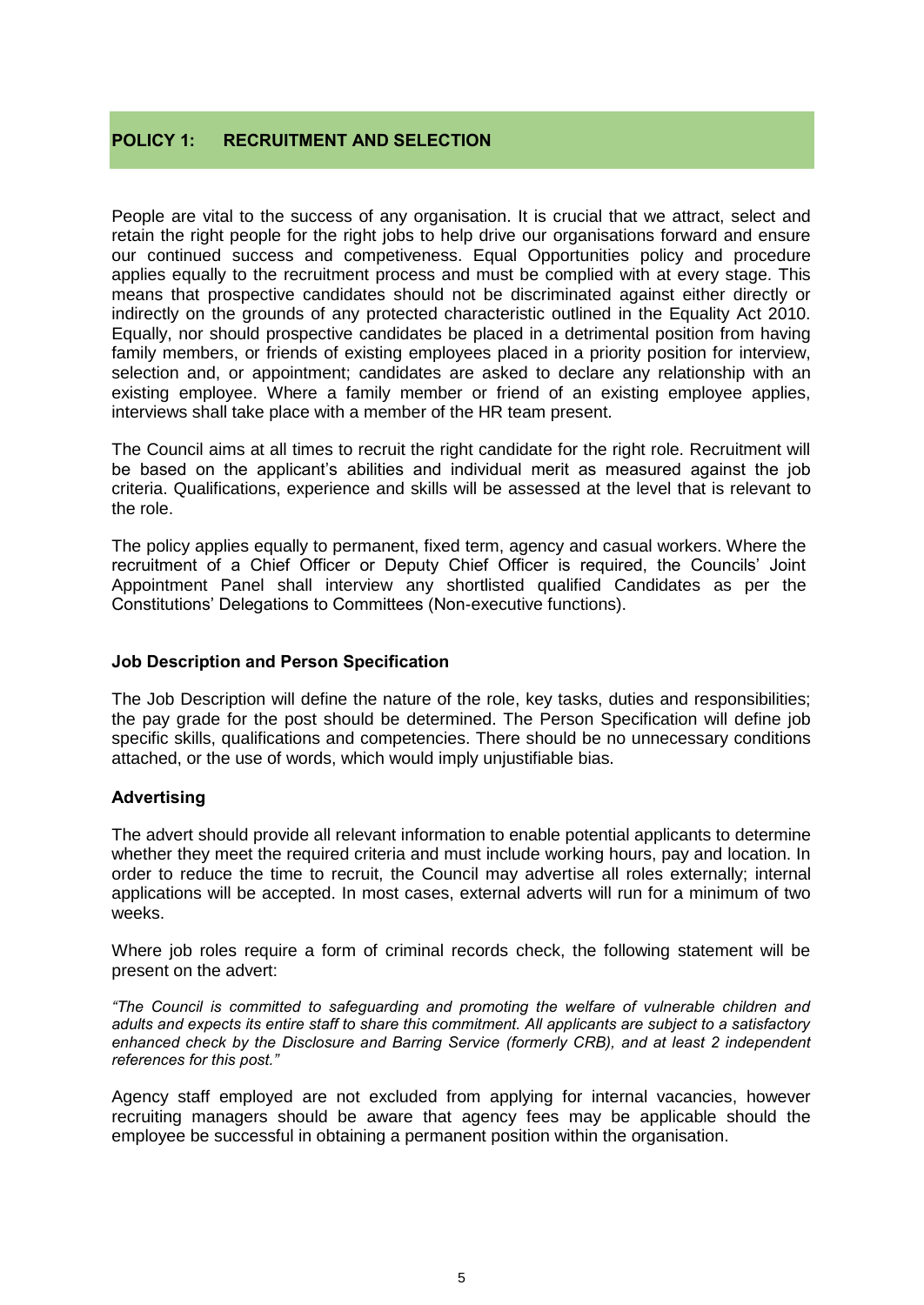## **Applications**

All applicants must complete the organisations application form. CVs will not be accepted.

## **At risk employees**

Employees who have been given formal notification of being 'at risk' of redundancy should be advised of all vacancies. Vacancies will be 'ring-fenced' to those who are 'at risk' of redundancy before other applicants are considered.

## **Shortlisting**

HR will remove any sensitive data from applications prior to sending them to managers for shortlisting. All applications will be shortlisted in line with the following criteria:

- Employment experience, knowledge and skills against essential criteria
- Unexplained gaps in employment
- Relevant education/qualification in relation to the level they are applying for
- Criminal convictions relevant to the requirements of the position in line with recent developments relating to spent convictions
- Desirable and essential criteria

## **Appointments**

All appointments are subject to:

- Proof of eligibility to work in the UK
- Original proof of relevant qualifications
- Returned Medical health disclosure
- Receipt of References
- Receipt of DBS checks and overseas police check where applicable
- Proof of Driving License (where applicable)
- Proof of valid Car insurance (where applicable)
- Completion of a satisfactory 6 month probationary period. Except in some circumstances, for example, those with continuous local government service.

## **Agency Workers Regulations**

An agency worker is someone who provides work or services to an organisation, but is contracted via an agency rather than the organisation itself.

- Agency workers are entitled to certain employment rights as at day 1 of any work period such as national minimum wage, information on any vacancies, access to available facilities i.e. staff room, kitchens.
- Agency staff are classed as workers rather than employees.
- The Agency workers directive gives equal treatment to those who have been with the hirer for 12 continuous weeks in a given job.
- To establish the rights in the regulations the agency worker needs to be able to identify a comparator.
- The Agency workers regulations give agency workers the entitlement to the same or no less favourable treatment as comparable employees with respect to basic employment and working conditions, if and when they complete a qualifying period of 12 continuous calendar weeks in a particular job.
- Continuity is only broken in circumstances where a new assignment with the same employer is substantially different or there is a break of six calendar weeks during assignments in the same job.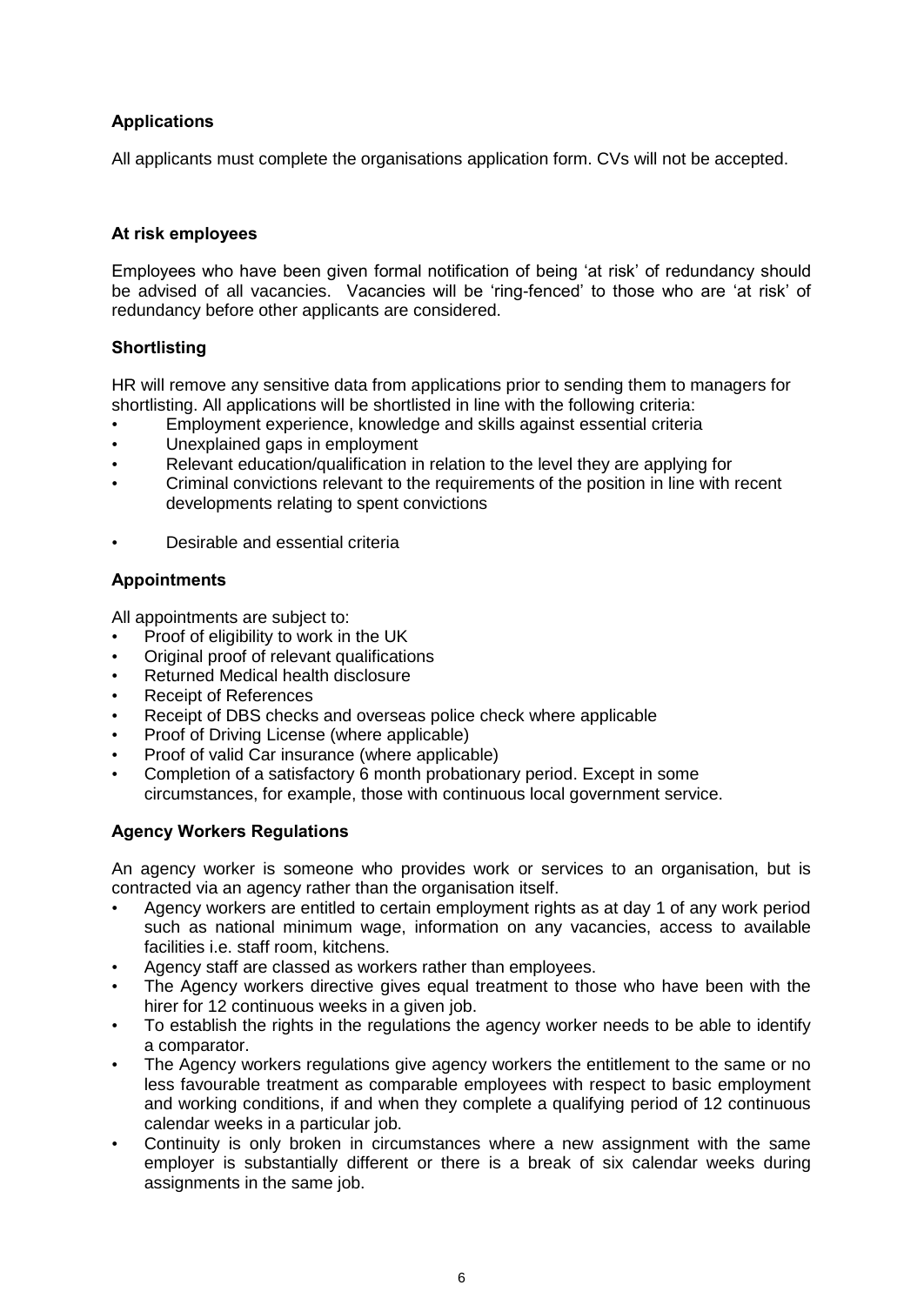## **Fixed Term Employees Regulations 2002**

A fixed term contract is defined as:

a) Contracts that last for a specified period of time, or

b) Contracts that will end when a specified task has been completed, or

c) Contracts that will end when a specified event does or does not

happen. \*\* b) and c) above are known as "task contracts".

Fixed term employees have the following rights:

- 1. Not to be treated less favourably than comparable permanent employees unless the reason is justified.
- 2. A right to receive a written statement from their employer setting out the reasons for the less favourable treatment.
- 3. A right to treat their contract as a permanent contract if it is successively renewed for more than 4 years (unless there is can be objectively justified)
- 4. A right to qualify for statutory redundancy payment if they have been employed for the necessary period.
- 5. A right to receive information on permanent vacancies within the organisation.
- 6. A right for employees on "task contracts" as well as specified period contracts to claim unfair dismissal at the end of the fixed term contract if it is not renewed and to receive a written statement from the employer with reasons for the dismissal.
- 7. Employees on fixed term contracts of three months or less now have a right to Statutory Sick Pay and to Payments on Medical Suspension and guarantee payments, (once they have been employed for 1 month).
- 8. Employees on fixed term contracts of 3 months or less now have a right to receive 1 weeks' notice after they have served 1 month's continuous service if the employer wishes to bring the contract to an end before it is due to expire. They must also give 1 weeks' notice to the employer if they wish to terminate the contract themselves before the expiry date.
- 9. A right to access to the employer's occupational pension schemes. The rights under 1, 3 and 9 can be denied by the employer if they can justify this on objective grounds. More information should be sought from the HR department.

## **Employment checks**

A minimum of two written references (one which must be of the most recent employer) and where appropriate, the completion of a disclosure check, will be required prior to any new starter being issued a start date. For all internal applicants references are sought at the mangers discretion.

All relevant work permits and UK border requirement will be required where any appointment to an individual outside the EEA is made. The Immigration Act 2016 is UK Law and introduced criminal penalties for failing to comply with requirements of conducting right to work checks.

More information can be found https://www.gov.uk/government/publications/right-to-workchecks-employers-guide

References will not be accepted from existing employees or relatives of the candidate.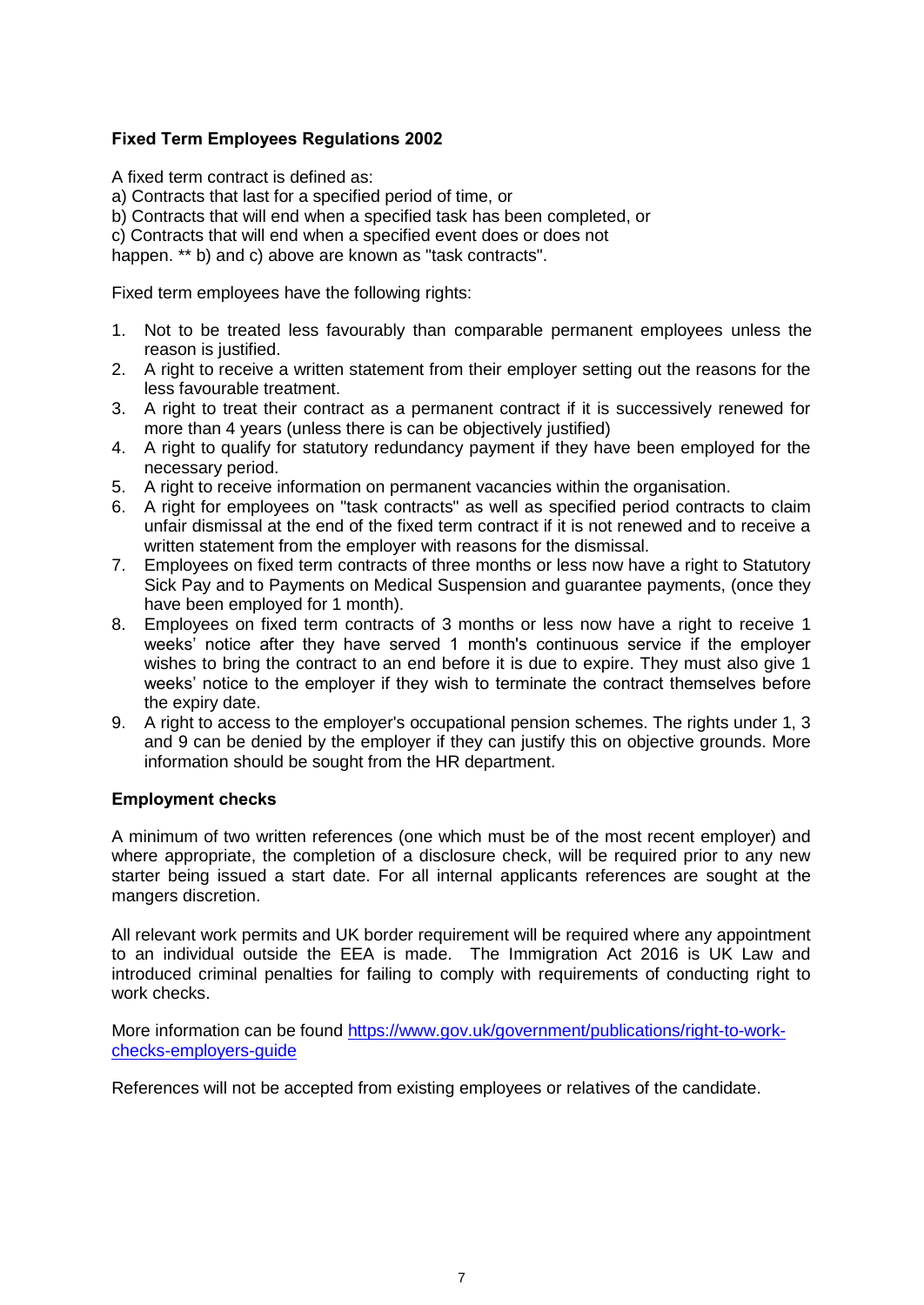## **Pre-employment Medical check**

All successful applicants will be required to complete the pre-employment medical form in order that reasonable adjustments can be where applicable.

## **Disclosure and Barring Service Checks**

The Disclosure and Barring Service (DBS), which replaced the Criminal Records Bureau (CRB) and the Independent Safeguarding Authority (ISA), carries out criminal record checks for people carrying out specific roles as defined in the Rehabilitation of Offenders Act 1974 (Exceptions) Order 1975 and the Police Act 1997 (Criminal Records) regulations.

All Council roles are assessed for their eligibility for DBS checks, and where appropriate, DBS checks will be requested as part of our recruitment process following an offer of employment.

## **Probation**

In most case, all new Council employees are subject to a six month probationary period. The purpose of this is to:

- Enable the Council(s) to manage and assess performance, and also assess the future potential of the employee before making a decision whether to confirm the appointment;
- Enable employees to establish their suitability for the post to which they have been appointed;
- Help identify the employees' training and development needs.
- To align with the Councils appraisal scheme

Probation reviews will take place at 3 and 6 month intervals.

Employees with continuous service will be required to have regular 1:1's with their line manager.

Employees working under their probationary period are required to give one month's notice to terminate their employment.

## **POLICY 2: MANAGING ATTENDANCE**

The Council recognises that the body of staff within it is its most valuable asset and is committed to maintaining a safe and healthy working environment to ensure the health and well-being of all its employees. Whilst recognising that employees may be prevented from attending work due to ill health, the Council has a duty to maintain service delivery and minimise disruption and are therefore is committed to developing awareness of employees' health by managing attendance and sickness absence and believes that this responsibility lies with all staff.

The Council aims to achieve a reduced level of absence by working with both employees and managers to tackle the causes and reasons behind absence, as well as providing effective and timely aid to those returning to work.

#### Why manage sickness absence?

- To improve the quality of services delivered
- To achieve best employment practice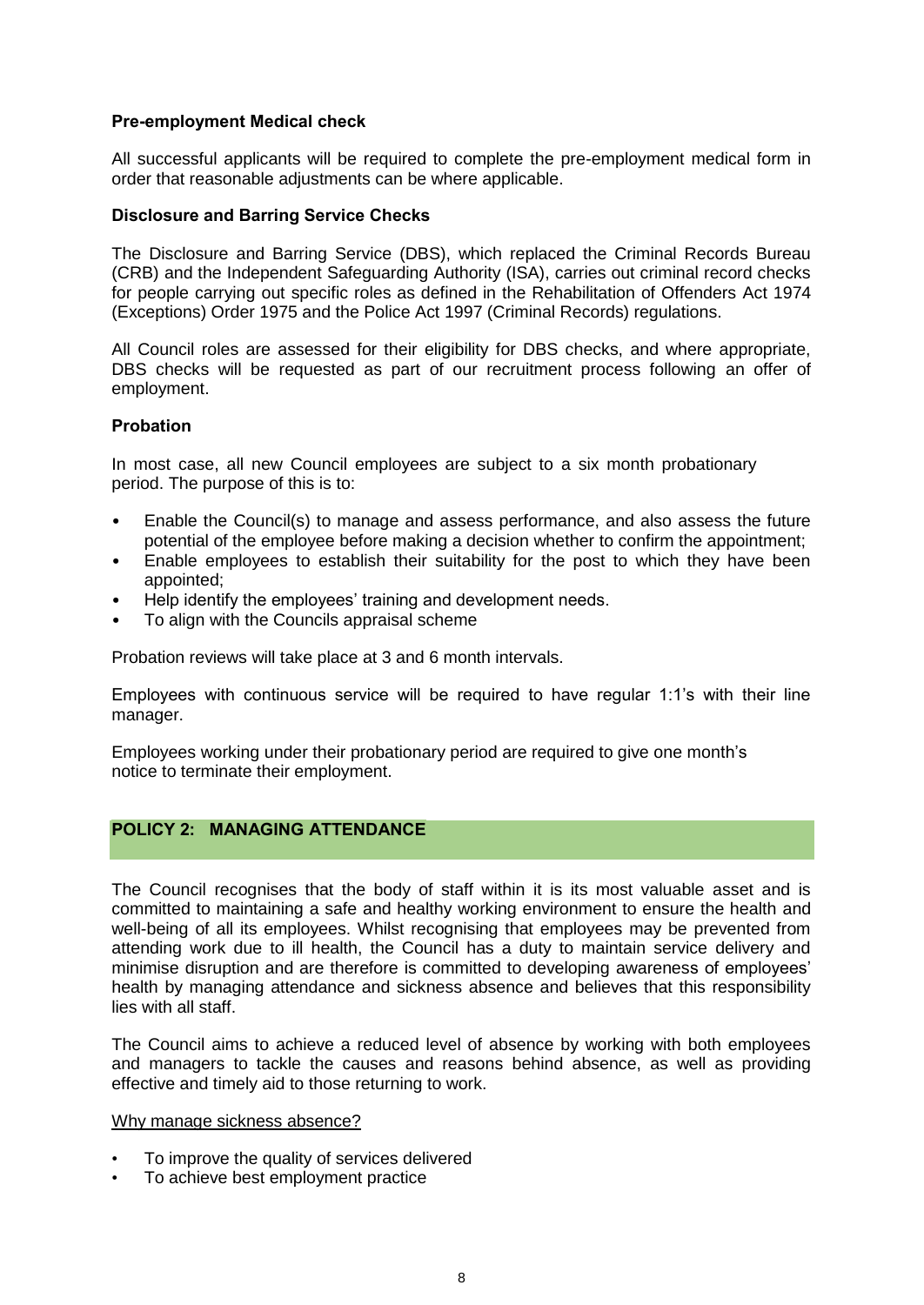- To reduce costs incurred through sickness absence
- To improve productivity
- To improve staff morale

#### Implications of Sickness Absence

Sickness absence affects the ability of the Council(s) to deliver high quality services, reliability and to achieve best practice.

- There is the cost to management time
- There is a cost of sick pay
- The need to cover sickness absence
- The cost of losing skilled staff
- The individual often suffers from loss of confidence or anxiety, which increases the longer they are absent from work
- Increased workload on remaining staff covering for absent staff

Research has shown that early intervention and good communication are key ingredients in managing attendance.

- It is the employee's responsibility upon commencing employment to discuss with their line manager the process for reporting sickness absence. No excuse will be accepted for failure to follow the procedure outlined by their manager.
- For absences up to 7 days, employees can 'self-certify' on the Councils' Self Certification Form
- For absences exceeding 7 calendar days or more (regardless of bank holidays) a doctor's fit note is required. Employees should ensure that the doctor has stated the reason for their absence and specified the date upon which they believe they will be fit to return to work. Employees should also ensure that their personal details are completed. Further certificates must be produced in relevant time (before the current fit note expires). The Council(s) must be advised of the reason for any lengthy period of absence.
- The Council complies with Statutory Sick Pay upon receipt of evidence of sickness; occupational sick pay is outlined in the Contract.
- Line managers will conduct a return to work interview with the employee following any period of sickness. The purpose of this discussion is to enquire informally after the employee's health.
- Employees are entitled to representation at such discussions however as this is an informal, and often spontaneous, return to work discussion employees may not wish to be accompanied.
- A phased return works by assisting the employee to acclimatise themselves back into a work routine and work tasks, whilst also checking that they are in fact fit enough to return. There will be normal pay during a defined reasonable period. During this period the employee would receive their normal pay, as though they had returned to work their normal contractual hours, but pay during any additional phased return period would be based on the actual number of hours worked. To maintain consistency Managers are to liaise with Human Resources on the terms of a phased return.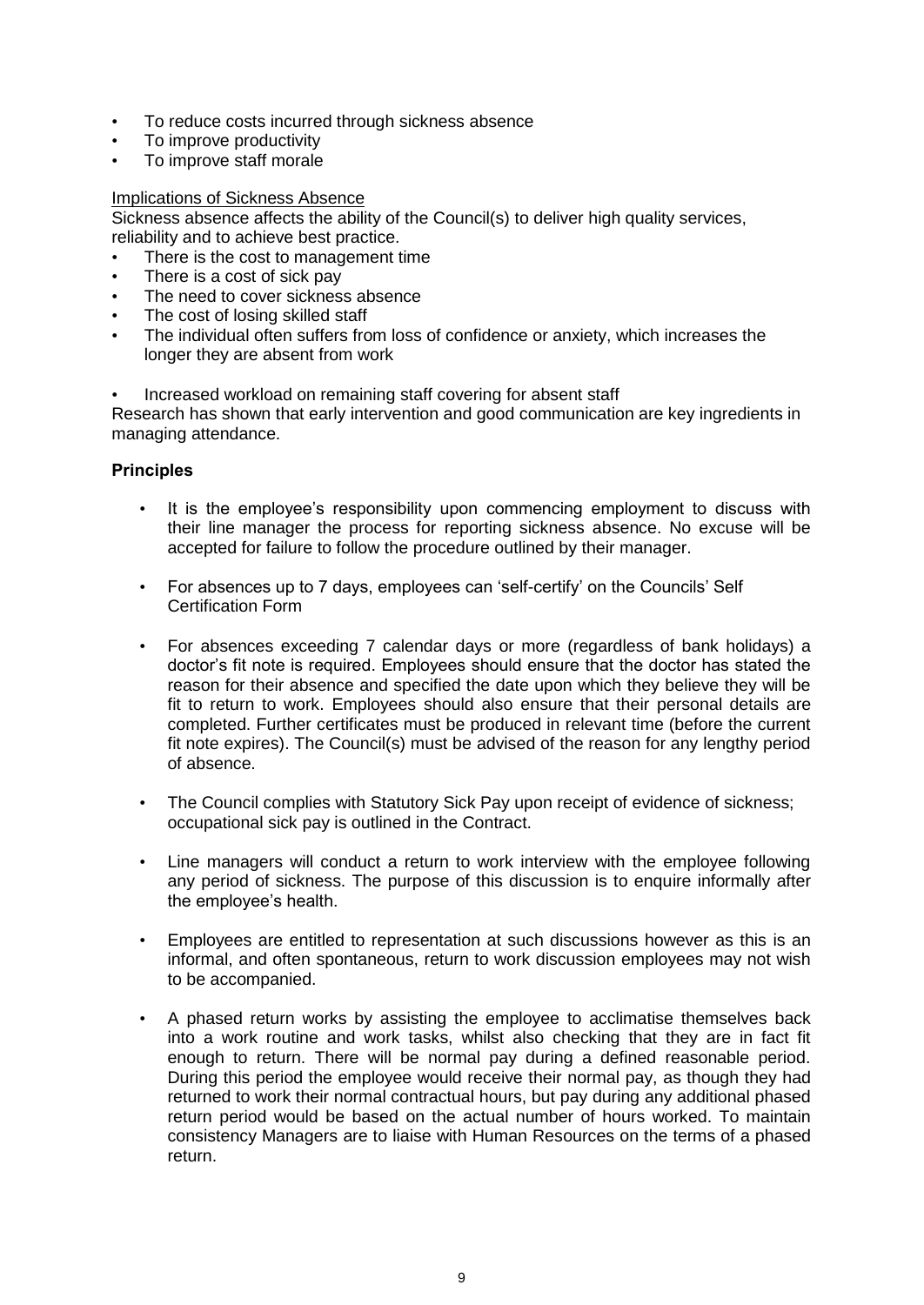- The Equality Act 2010 puts employers under an obligation to make reasonable adjustments in relation to the following:
	- 1. Provisions, criteria or practices, including company policies
	- 2. Physical features, such as the layout of and access to workplaces
	- 3. Provision of auxiliary aids, including providing information in an accessible format such as Braille, large print or email
- Medical redeployment may be necessary where it has been identified that an employee cannot complete the duties of their substantive post; it is necessary to consider alternative employment opportunities for the employee
- Medical redeployment may involve referral to occupational health for assistance in identifying an appropriate role.
- No payment will be made to employees for absence through illness in the event that they take action to claim compensation from the Council under Employers Liability or Common Law in respect of any accident arising during the course of their employment.

## **Protected Characteristics**

- An employee who is suffering from a pregnancy-related illness will be protected under the Equality Act 2010. All female employees, regardless of length of service or hours worked, have a right not to be dismissed on the grounds of pregnancy, a pregnancy-related reason or a reason relating to birth or maternity leave.
- The manager has the right to query the nature of the sickness in order to record the absence as pregnancy related; this is to ensure that the absence is not included as part of the absence monitoring process and excluded from any triggers for monitoring purposes. This is applicable only when the manager has been notified of the pregnancy.
- The fact that an employee is pregnant may be picked up through the normal sickness absence monitoring process of return to work discussions. Once identified it is important that work activities of new and expectant mothers are subject to specific risk assessments and appropriate information given regarding the Council's maternity procedure.
- Many transsexual employees may need a number of different medical interventions requiring absence from work; such absences are covered by Section 16 Equality Act 2010 which states that an employer must not treat a person absent because of gender reassignment less favourably than they would treat:
	- o absence due to sickness or injury
	- o absence for some other reason if it is not reasonable to do so
- The public sector duty to advance equality requires organisations to have regard to the need to remove or minimise disadvantage and meet the different needs of those with a protected characteristic. This allows and encourages employers to take positive action that removes the significant disadvantage that would inevitably be incurred by staff undergoing gender reassignment.
- Any sickness absence arising from such medical intervention will not be included as part of the absence monitoring process and will be exclude from any triggers.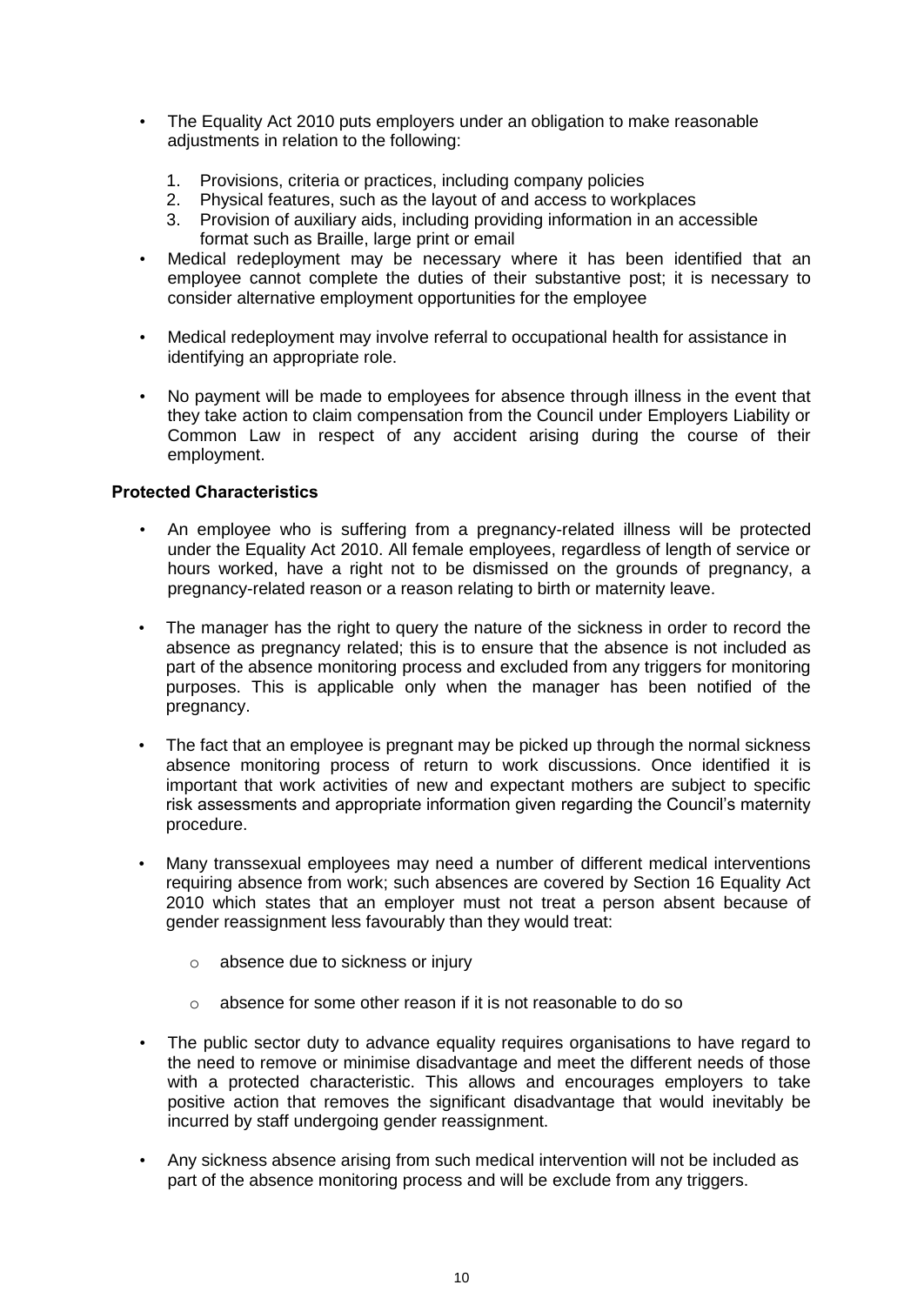- The Equality Act 2010 defines disability as "a person having a physical or mental impairment that has a substantial and long-term adverse effect on their ability to carry out normal day-to-day activities". In other words, where the impairment is likely to last for at least 12 months, or for the rest of the person's life.
- A referral to an Independent Occupational Health Adviser is appropriate to establish what measures, support and adjustments to the work environment need to be considered over the course of the employee's employment.
- Dealing with employees suffering from terminal illness can be very difficult for all concerned. Under the Equality Act terminal illness is defined as those who are not expected to recover within the next 12 months. Each case will need to be dealt with individually. However a referral to an Independent Occupational Health Adviser for support and advice for the employee concerned and colleagues would be deemed appropriate.

## **Absence due to accidents caused by third parties**

In the event that an employee sustains injury caused by a third party from whom they recover damages in respect of loss of salary, the Council reserves the right to claim a refund of any payment made to the employee through illness under this Scheme during absence due to such injury, and any absence due to such injury and any payments made in such event, shall be regarded as a loan repayable by the employee forthwith on receiving payment for such damages.

#### **Exceptions to absence payments**

In cases of sickness or injury which, in the opinion of the Management, is due to wilful misconduct of or negligence, employees will receive no payments.

#### **Sickness prior to, or during agreed holiday periods**

If an employee is absent and ill following the self-certification period of 7 days prior to an agreed holiday, less if authorised by the line manager, and are unable to take any holiday due to the illness the employee can provide a fit note from their local doctor and subject to them complying fully with all requirements relating to absence due to sickness, they will be considered as away sick and may take those holidays at another time.

Any illness that starts during a holiday period will be counted as holiday until such time as the employee would normally have returned at which point they will be considered as on sick-leave subject to satisfactory notification and certification requirements. Illness over a Public or Bank holiday will not entitle an employee to an alternative day(s) of holiday.

#### **Medical Reports**

- The Council may seek employee's consent to obtain a medical report from their doctor after or during any sickness absence in order to ascertain the nature of any illness and to indicate whether they are fit to return to or to continue to work. Employees are not obliged to consent, but it is advisable, otherwise the Council may draw adverse inferences from any refusal.
- The Council reserves the right to require an employee, at any time, to be medically examined by a Doctor or Occupational Health Advisor appointed by the Council who will be required to give a second opinion on the nature of any illness and to indicate whether the employee is fit to return or continue to work.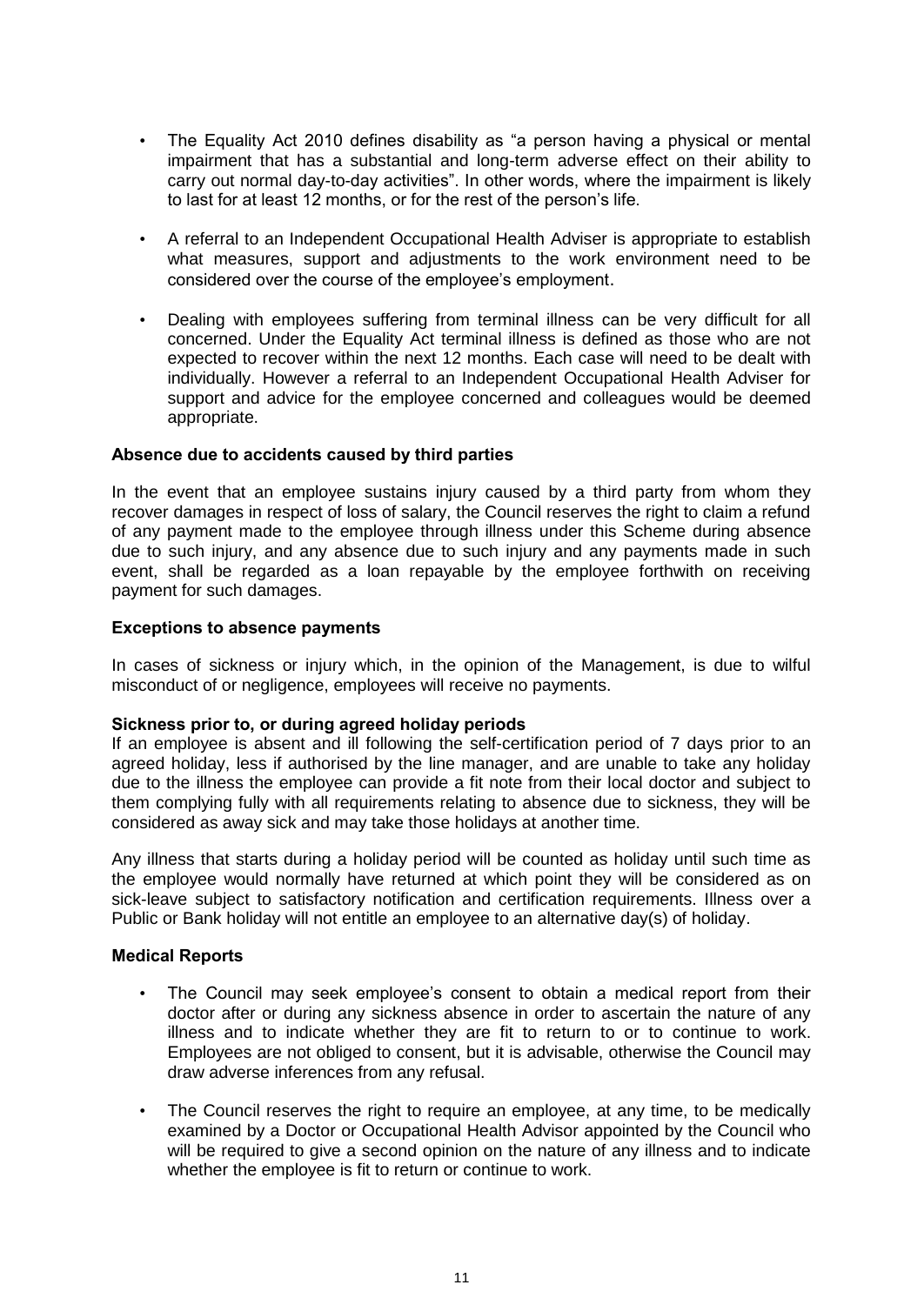- If the Council receives conflicting medical evidence, or if it appears to be appropriate, the employee may be required to be examined by an independent specialist. If both Doctors certify the employee as being fit to return to work and/or normal duties and the employee does not return, then continued absence from work and/or normal duties will be unauthorised.
- If employees are absent for a prolonged period of sickness, injury or incapacity, the Council may obtain a medical opinion, discuss matters generally with the employee and consider any alternative suitable employment within the Council in line with the Capability procedure. In the light of these investigations, the Council may decide that there is no prospect of the employee returning to work in the foreseeable future and therefore may dismiss the employee. Employees will be given the period of notice specified in their Contract of Employment.

## **Monitoring of Absences**

In order to safeguard the health of employees and to monitor levels of sickness throughout the Council, all sick leave will be recorded, including medical appointments. If the level of sickness absence starts to cause the Council concern, employees may be asked to attend a medical examination either by their doctor (with employee consent) or a doctor/Occupational Health Advisor appointed by the Council, in order to establish reasons for ill health.

## **POLICY 3: SPECIAL LEAVE**

Additional leave, with or without pay, may be granted in special circumstances, for a limited period of time for example bereavement or other compassionate grounds or for jury service. Payment for such leave will be made at the discretion of the line manager and in consultation with the HR Department. Employees should always let their line manager know if they need to take special leave so that each individual situation can be considered fairly and consistently.

As a guide the following can apply;

• Death of immediate family member can be up to a maximum of 7 paid days, which includes the funeral day. Maximum amounts are normally given to executors of the estate to allow them time to organise the funeral and/or estate, additional time may be given where appropriate; this must be discussed with the HR Manager.

*Immediate family member includes:* Spouse/Partner Father/Mother including in-laws and step parents Brother/Sister/Step Brother/Sister including in-laws Son/Daughter/Step Son/Daughter including inlaws Grandparents or Grandchildren

*In exceptional circumstances, other relatives may be considered but this must be discussed with the HR Manager.*

#### **Other special leave**

• Serious domestic instances – one day's paid leave will be given in such cases e.g. house fire, flood or burglary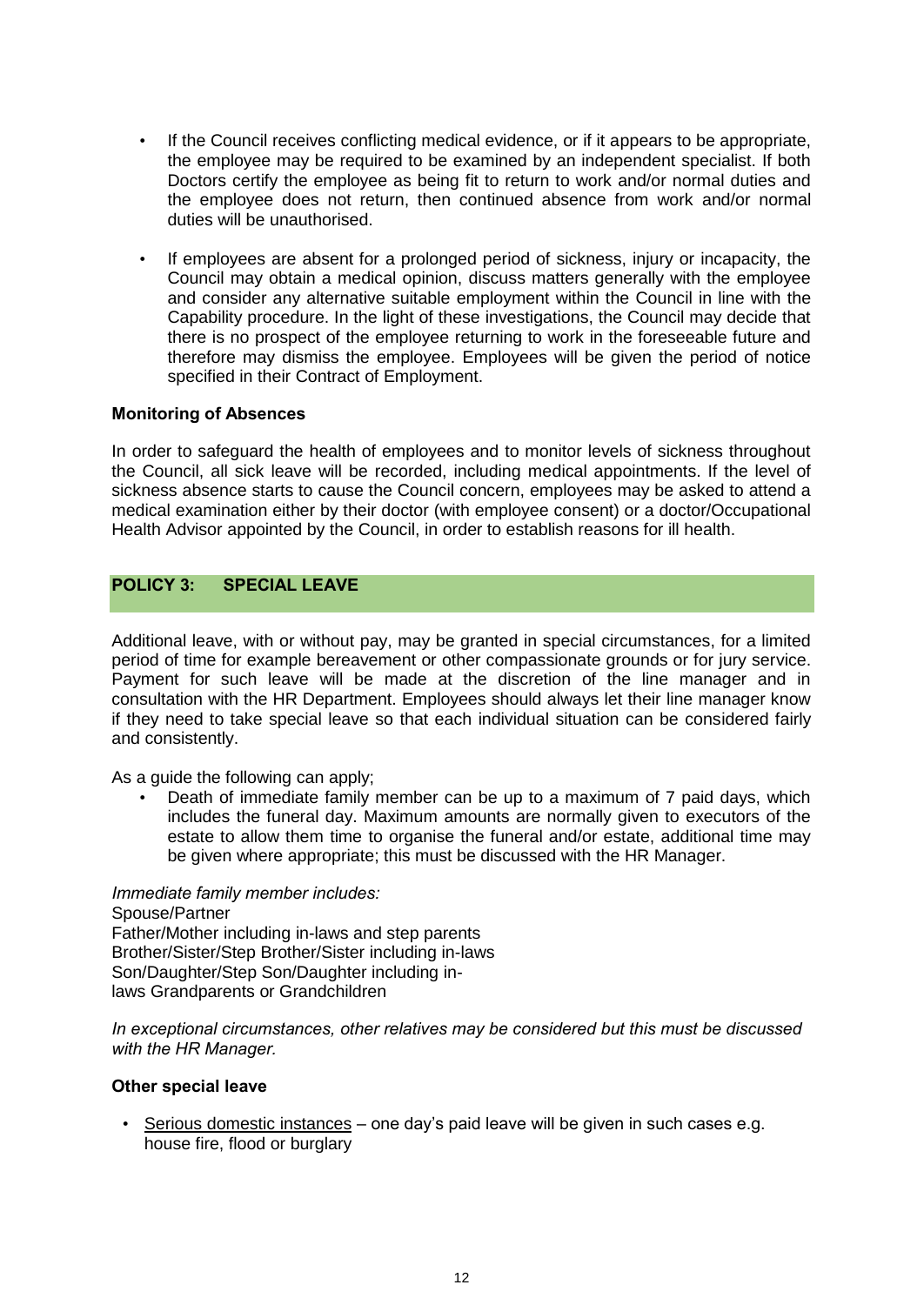- Sporting events up to 5 days' paid leave may be granted where an employee is participating in a national or international event as a representative of their country. Additional leave may be taken as annual leave or unpaid leave.
- Jury service paid leave will be granted to an employee called for Jury Service, unless exemption is secured. An allowance for loss of earnings is payable by the court which the employee must claim. The court will send the employee a loss of earnings certificate and this should be provided to HR who will arrange for the amount of the allowance to be deducted from their pay.
- Acting as witness
	- (a) In the case of an employee attending as a witness on behalf of the Council, leave with pay will be granted, on the understanding that witness fees received (excluding travel and subsistence expenses) are paid to the Council.
	- (b) In the case of an employee called by the Court as a witness leave with pay will be granted provided the employee applies to the court for loss of earnings which must be paid back to the Council. Employees should inform their managers as soon as they are informed that they are required to attend and should provide their manager with a copy of the notification.
	- (c) In all other cases where the employee is called to attend court as a witness, leave without pay will be granted. Employees can claim from the person citing them, the relevant amount in respect of loss of earnings.
- Reserve Forces Employees who are a member of the Reserve or Territorial Army should advise their line manager at the earliest opportunity. Up to a maximum of 10 days paid leave will be granted in any one leave year. As the RA/TA pay for training, the Council will make up the difference in any lost pay. Details of training dates should be provided to the line manager.
- Religious Holidays Any leave required for specific religious holidays may be taken through the usual annual leave or flexitime request.
- Fertility treatment Up to 5 days' unpaid leave will be granted in any one year for an employee to undergo fertility treatment.
- Medical appointments reasonable time off will be granted to attend medical/dental appointments. It is expected that employees will arrange their appointments outside of working hours, however, if this is impossible, employees should ensure that their appointments are at the beginning or end of the day to minimise disruption to their work. There is no statutory right for employees to be paid for this leave, however payment may be made at the discretion of their line manager, who may request evidence of the appointment.
- Any other leave any leave required not specified in this policy must be discussed with the line manager and HR team.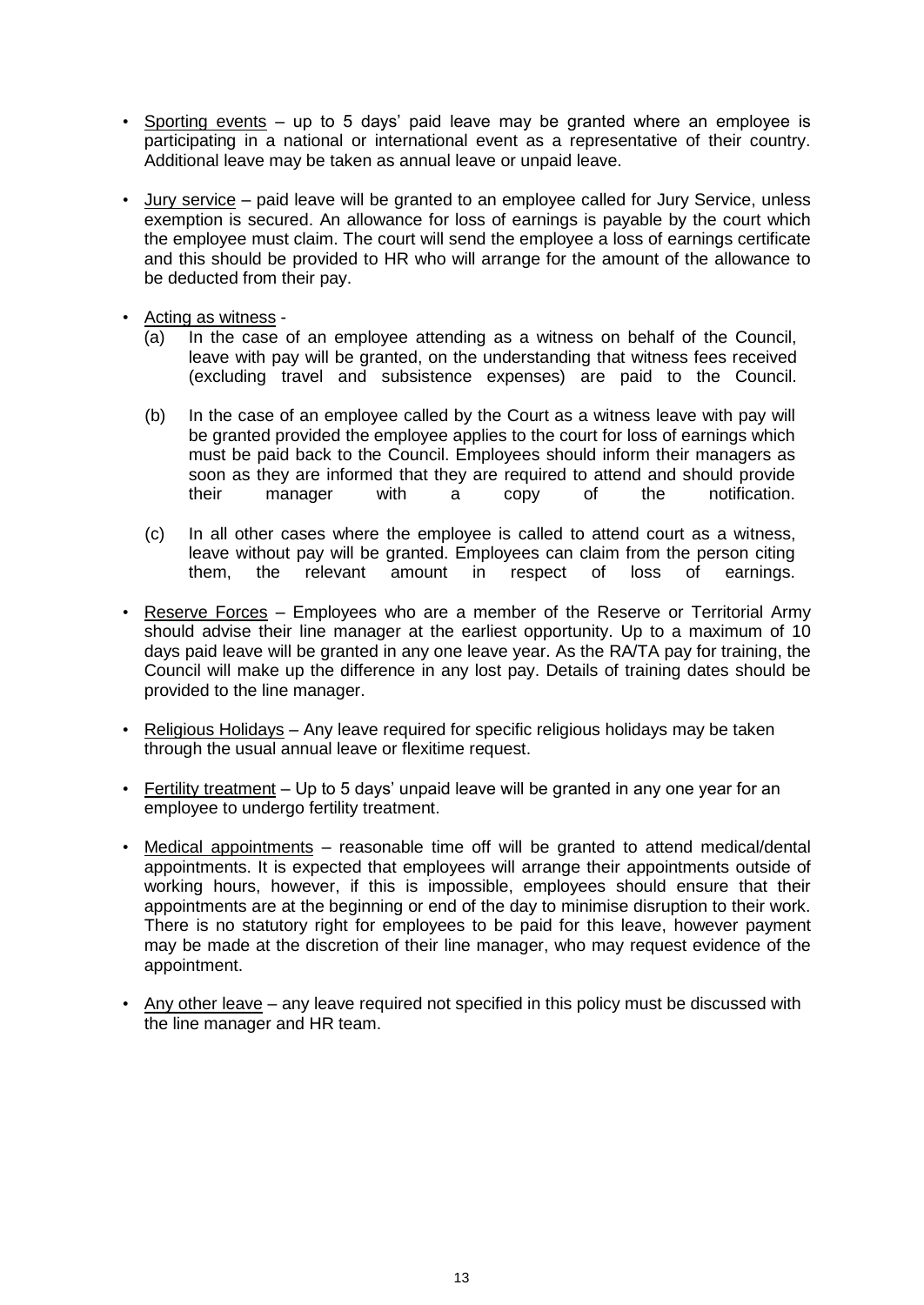## **POLICY 4: PARENTAL RIGHTS**

## **Eligibility for statutory maternity, paternity, adoption and shared pay**

- Employees must have 26 weeks continuous service by the 'qualifying week' (i.e. the end of the  $15^{th}$  week before the expected week of childbirth (EWC)), or for adoption or paternity leave, by the end of the week in which the child's adopter is notified of matching.
- Employees must be, or expected to be, responsible for the upbringing of the child.
- Employees must be the child's biological father or the mother's husband or partner (including same-sex partner).
- The leave must be taken for the purpose of caring for the child or supporting the mother.
- Have given the correct notice.
- Employees must earn more than the lower earnings limit for the payment of National Insurance contributions.
- Employees must notify the HR Department in writing of when they expect their statutory payments will commence.

## **Statutory Maternity Pay**

The amount of Statutory Maternity Pay\*\* payable will be:

- 90% of the employees average weekly earnings for the first 6 weeks of maternity leave;
- The statutory rate of SMP (or 90% of average weekly earnings if lower) for the next 33 weeks.

\*\* If employees do not satisfy the conditions of SMP, they will be issued with a form SMP1, which should be forwarded to the local Social Security Office who will pay Maternity Allowance. SMP rates vary year on year; the HR team can advise employees of the current allowance.

## **Maternity**

- The Council will not unreasonably refuse employees time off in order to attend antenatal classes or to receive other ante-natal care during their normal working hours. However, it is expected, wherever possible, appointments are arranged outside of normal working hours so as to avoid disruption to the Council.
- All employees are entitled to take up to 52 weeks maternity leave regardless of length of service. Leave is composed of 26 weeks Ordinary Maternity Leave (OML) and 26 weeks Additional Maternity Leave (AML). It can commence at any time but no earlier than the 11<sup>th</sup> week before the Expected Week of Childbirth (EWC). Where an employee has high sickness due to pregnancy in last four weeks of pregnancy the Council may commence their maternity leave immediately.
- On or before the 15<sup>th</sup> week before the EWC employees must notify their line Manager and the HR team of:
	- $\circ$  The fact of the pregnancy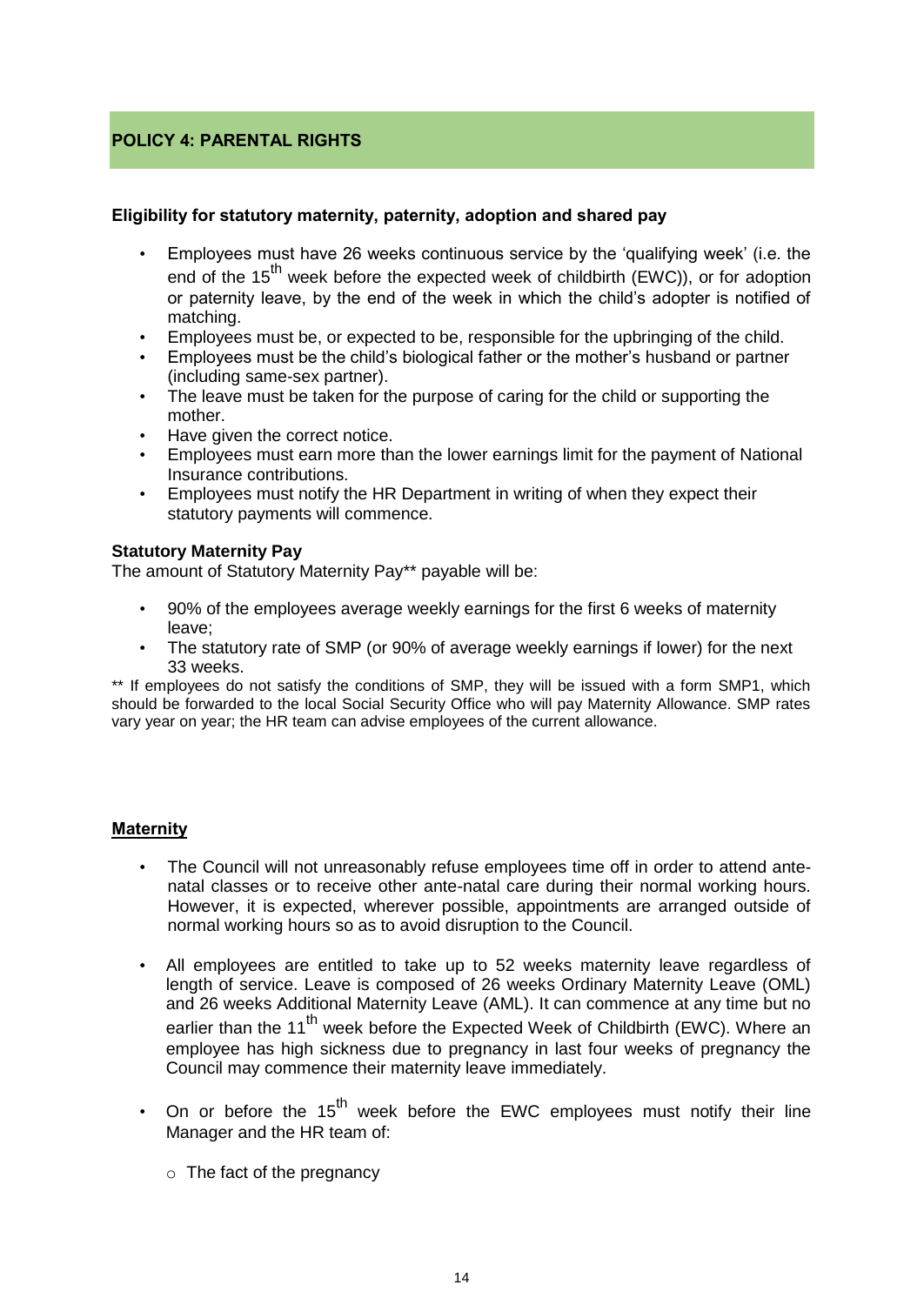- $\circ$  The expected week of childbirth, supported by a medical certificate (MATB1)
- $\circ$  Written notice of the date on which they wish to start leave (28 days' notice must be provided).
- $\circ$  If an employee wishes to return before the end of their ordinary maternity leave they must give 8 weeks' notice of their intention.
- Keeping in Touch Days (KIT)' days are designed to enable employees to stay in touch with significant developments and undertake necessary training. From 1 April 2007 maternity leave regulations state that a woman can attend work up to 10 days' during her maternity leave, except during the first two weeks following childbirth, without bringing her maternity leave to an end or losing maternity pay.

## **Occupational Maternity Pay**

For details of the Occupational Maternity Pay Scheme, please see the Council's procedure and guidelines.

## **Paternity**

On joining the Council, employees should declare any periods of Paternity Leave that they have already taken. The Council may ask ex-employer(s) for confirmation.

Employees are entitled to choose to take either one week or two consecutive weeks' paternity leave, subject to the following conditions:

- The leave, of either one week or two weeks, can start on any day of the week on or following the child's birth but, must be completed within a period of 56 days beginning with either the child's birth or the first day of the EWC, whichever is the later.
- Only one period of leave will be available even if more than one child is born as a result of the same pregnancy.
- Employees must give notice of intention to take paternity leave on or before the 15<sup>th</sup> week before the EWC (or as soon as is reasonably practicable). Note: If, after providing this notice, the date needs to be amended, further notice of at least 28 days must be provided (or as soon as is reasonably practicable).
- Employees must provide a self-certificate stating the EWC, the date upon which paternity leave is anticipated to begin and whether one or two weeks leave is to be taken.
- As part of the above certificate employees must sign a declaration that the conditions of entitlement to statutory paternity leave and statutory paternity pay are fulfilled.

## **Adoption**

- If an employee adopts a child they have a right to take Statutory Adoption Leave (SAL) and be paid Statutory Adoption Pay (SAP).
- Employees will be entitled to 26 Ordinary Adoption Leave and a further 26 weeks Additional Adoption leave providing they have have been employed for a period of 26 weeks by the "Matching Week". Within the context of joint adoptions one parent must opt for Adoption Leave and the other is entitled to Statutory Paternity Leave as outlined above.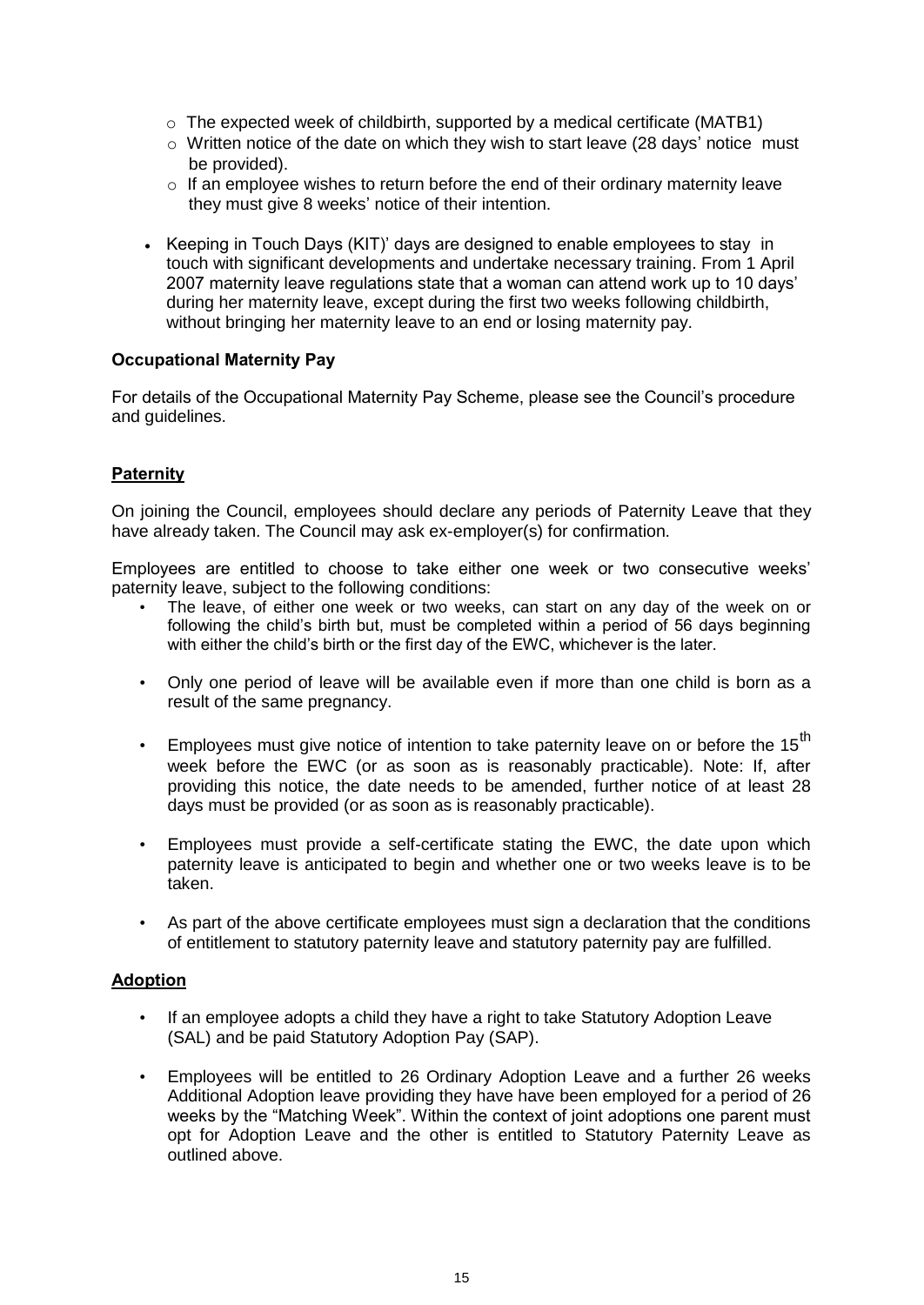• Ordinary Adoption Leave commences either on the date on which the child is placed with the adopter or a date within 14 days before the expected date of placement. Additional Adoption Leave starts from the date Ordinary Adoption Leave ends. Employee's right to return and to their contractual benefits is the same as for Maternity Leave. The HR Department will issue all relevant details relating to leave and pay.

## **Surrogacy**

Surrogacy is when another woman carries and gives birth to a baby for the intended parents. The woman who gives birth to the child will be treated as the mother; however, parental responsibility can be transferred by either an adoption or parental order.

- Parental order must be applied for to become the legal parents of the child if the intended parents are genetically related to the baby.
- Adoption Order must be applied for where intended parents are not genetically related, and they must use a registered adoption agency throughout the surrogacy process.
- Shared Parental Leave may be available, subject to meeting the eligibility conditions.
- Antenatal appointments employees who intend to apply for a parental order have the right to unpaid time off work to accompany the birth mother to 2 antenatal appointments.
- **Traditional or straight surrogacy**  this method uses the eggs of the surrogate mother and the sperm of the intended father. The baby is biologically related to the intended father and the surrogate mother.
- **Gestational or host surrogacy**  this method uses the egg of the intended mother and the sperm of the husband or donor sperm. A baby conceived by this method has no biological connection to the surrogate mother.

Surrogates are the legal mother of any child they carry - even if they're not genetically related, until they sign a parental or adoption order following the birth of the child, this transfers their rights to the intended parents.

The intended parents can apply for a Parental Order 6 weeks after the child is born, and before the child is 6 months old.

Parental or adoption order

- Intended parents must be genetically related to the child to be able to apply for a parental order.
- Adoption using a registered adoption agency, will be necessary for intended parents to become the legal parents if neither are genetically related.

Adoption leave and pay is available to eligible employees who become the legal parents following an application for adoption or parental order. Intended parents will be entitled to 2 unpaid antenatal appointments to enable them to accompany the birth mother. Adoption leave can start the day of the birth or the day after. Employees must tell their employers at least 15 weeks before the baby is due and that they intend to take adoption leave.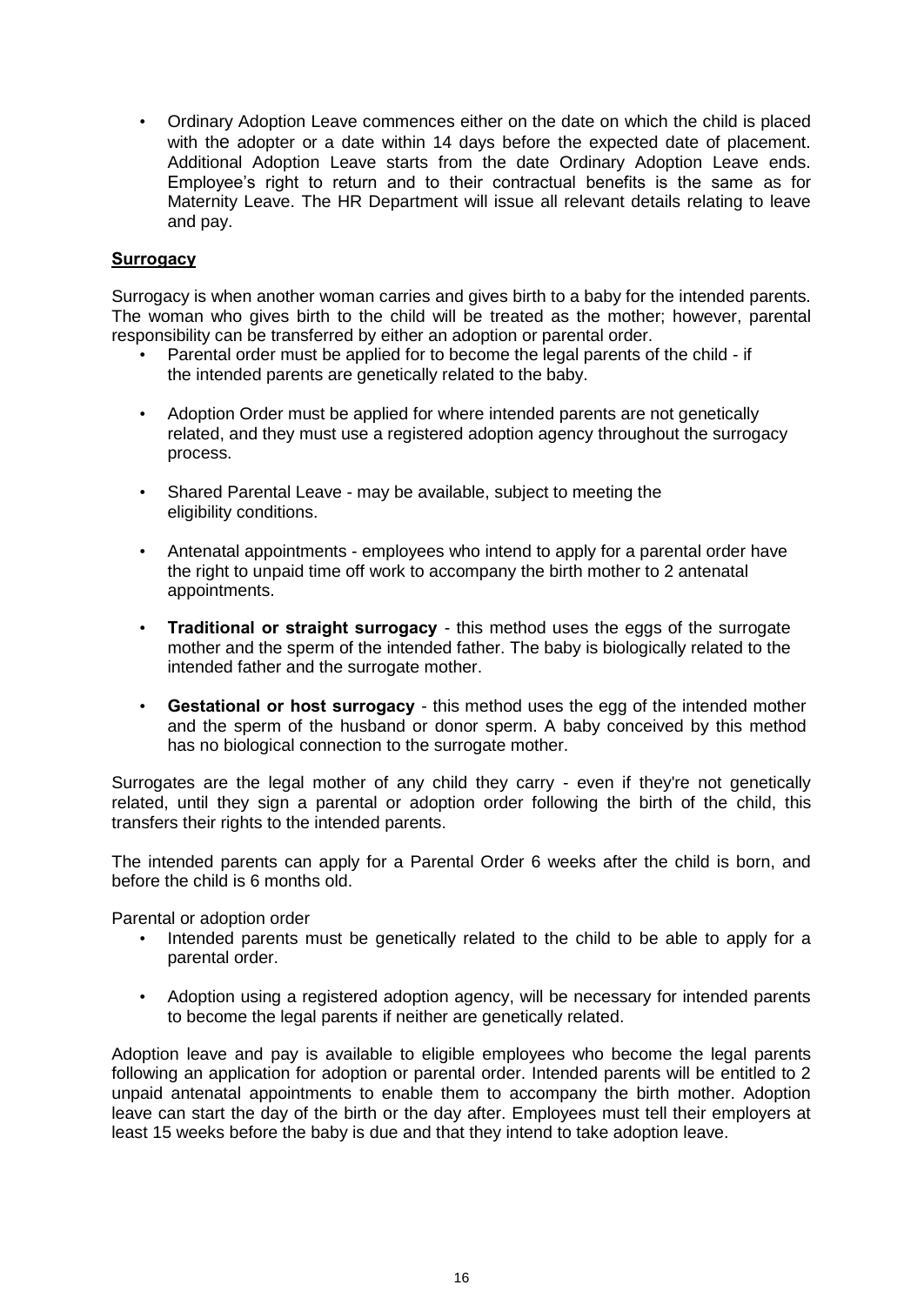## **Shared Parental Leave**

- Shared Parental Leave enables eligible mothers, fathers, partners and adopters to choose how to share time off work after their child is born or placed for adoption. This could involve returning to work for part of the time and then resuming leave at a later date. These regulations came into force on 1 December 2014 and apply to eligible parents where a baby is due, or a child is placed for adoption, on or after 5 April 2015.
- Qualifying mothers and adopters continue to be entitled to Maternity and Adoption rights but they may also be able to choose to end this early and exchange it for Shared Parental Leave and Pay. They and their named partner will then need to decide how they want to share this new entitlement.
- Where both parents satisfy these tests they will both be able to share the leave. However, a family can still use Shared Parental Leave even when only one parent actually meets the eligibility criteria. Shared Parental Leave may be taken at any time within the period which begins on the date the child is born/date of the placement and ends 52 weeks after that date. An employee is entitled to submit three separate notices to book leave. Leave must be taken in complete weeks and may be taken either in a continuous period, which an employer cannot refuse, or in a discontinuous period, which the employer can refuse.

## **Parental Leave**

- Parental Leave is unpaid and is for a maximum of 18 weeks for each child up to their 18<sup>th</sup> birthdav: the leave can be taken by both mothers and fathers. Leave taken with a previous employer counts towards the maximum entitlement.
- If an employee has a child and has completed one years' continuous qualifying service by the time they want to take the leave, they are entitled to Parental Leave.
- The objective of Parental Leave is to enable those employees with parental responsibility to take unpaid time off to spend time with and to look after a child or to make arrangements for the child's welfare.
- Leave must normally be taken in blocks of one week or more, up to a maximum of four weeks in a year for each child. However, parents of disabled children can take leave in blocks or multiples of one day.
- Employees must give 21 days' written notice of their request for Parental Leave. Applications should be addressed to their line and a copy given to HR.
- If employees wish to take Parental Leave immediately after the birth or adoption of their child, they must give 21 days' notice before the beginning of the expected week of childbirth. In the case of adoption they must give 21 days' notice of the expected week of placement, wherever possible.
- Except in the circumstances set out above, any leave requested may be postponed by the Council, for up to three months from the date requested, where it is considered that their absence would unduly disrupt the business. Examples of such situations are:
	- o Seasonal peak requirements
	- o Where a significant proportion of the workforce applies for Parental Leave at the same time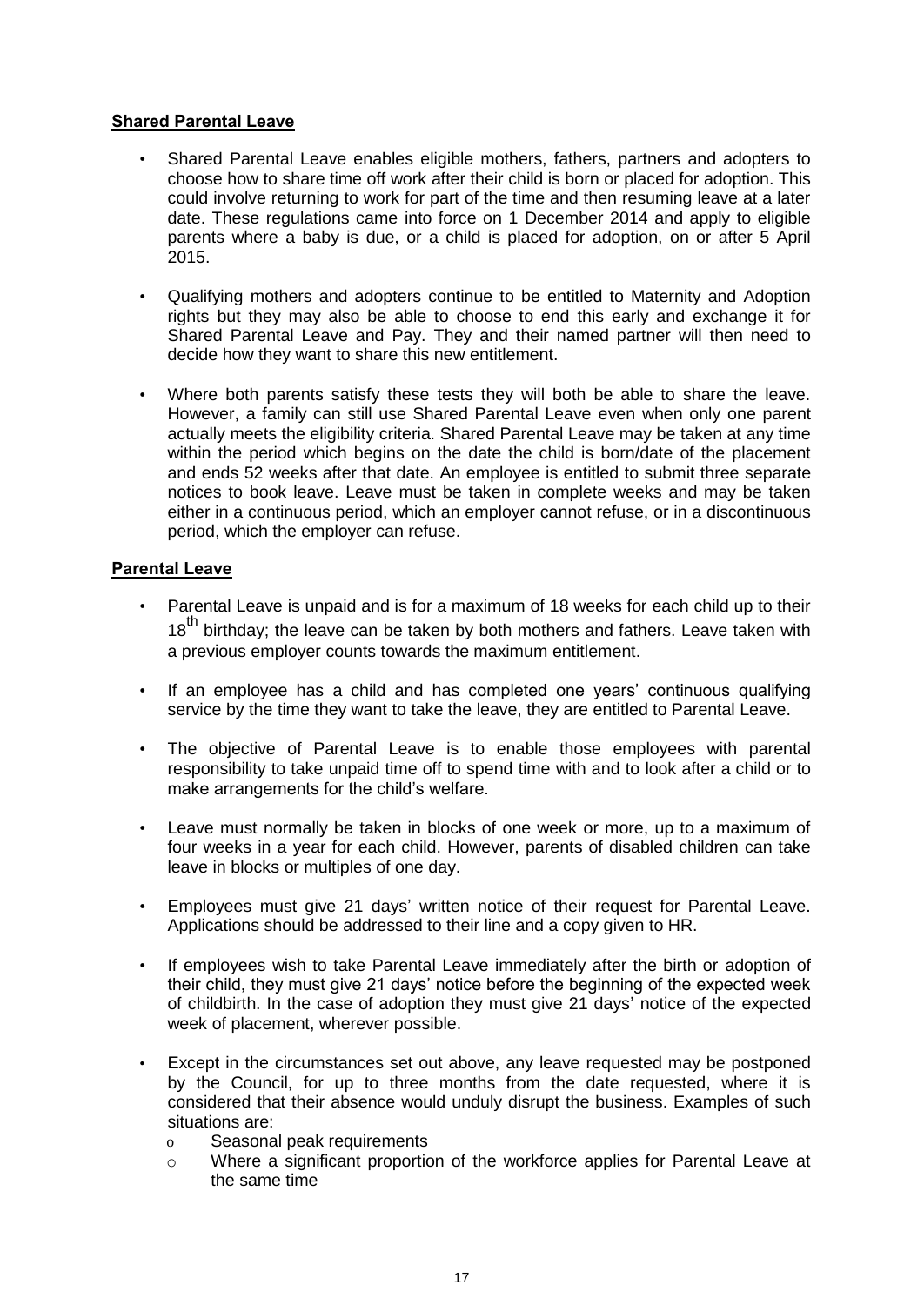- $\circ$  Where the absence of a key employee at a particular time would unduly harm the business.
- If, because of postponement, the period of Parental Leave falls after the child's  $18<sup>th</sup>$ birthday employees will be entitled to take leave after this date.
- The Council reserves the right to request original evidence that the employee is the parent or have parental responsibility for the child. Examples of what might be suitable evidence are:
	- o Information contained on the child's birth certificate
	- o Papers confirming a child's adoption or the date of placement in adoption cases
	- o In the case of a disabled child, the award of disability living allowance for the child.
- At the end of, or up to four weeks Parental Leave, employees are guaranteed the right to return to the same job as before.
- If the leave is for a longer period than 4 weeks, employees are entitled to return to the same job, or if that is not reasonably practical, to a similar job, with similar or better conditions.

## **POLICY 5: MANAGING AND SUPPORTING CHANGE**

The Council recognise that they must adapt and change to support their strategic objectives in delivering services to the public through its Transformation agenda. Such changes may affect the size and composition of the workforce. The Councils are committed to minimising the effect of such on, and supporting all of their employees through, change and transformation processes. As the Councils move ahead with the transformation programme, it is vital to understand the likely outputs of change, namely:

- Changes to systems and processes;
- Revised 'way of working' i.e. becoming digital, behaviours, performance
- Review of service operations and structures
- Movement of resources within and, or across Councils
- Reduced spend and increase income.

All employees have access to the 'employee assist' Counselling service as a method of external support where required.

The impact of change can have a varying effect on employees and the Councils seek to ensure that employees are supported throughout, expectations are clear and communication is priority. Likely outputs of change include:

- Redeployment
- **Relocation**
- TUPE
- **Redundancy**
- Pay Protection

The Council will ensure that change will be:

- designed with clear objectives
- dealt with in line with legislative and regulatory requirements
- conducted with full and meaningful consultation with the appropriate recognised trade union, individual employees and where appropriate, the staff forum.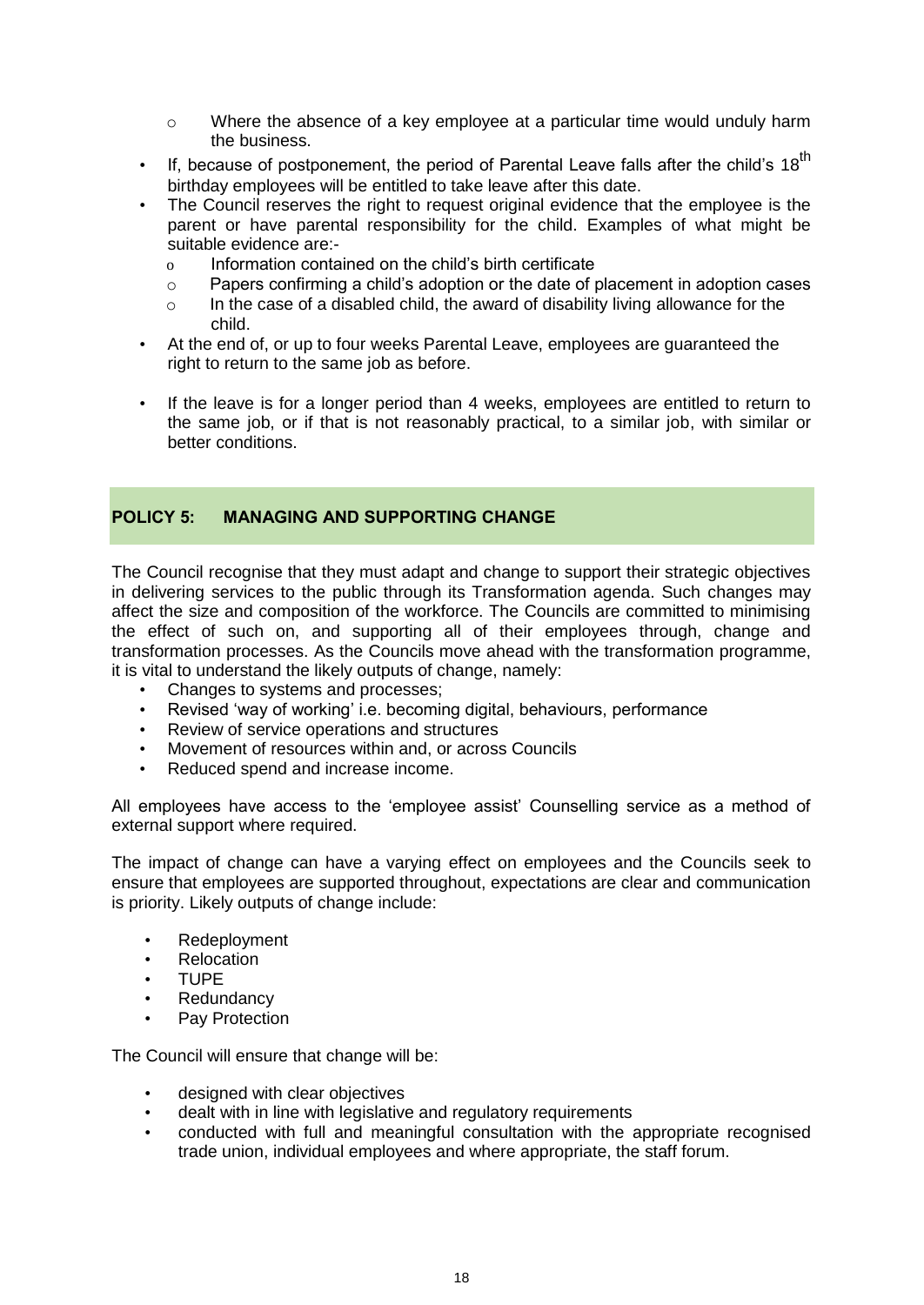• managed in a timely manner to minimise disruption and provided clarity to all employees

## **Redeployment**

Whilst the Councils are committed to seeking to redeploy staff at risk, it is acknowledged that this will not always be possible. Reasons for redeployment are as follows:

- An individual is 'at risk' of redundancy;
- A period of funding as ceased;
- Following recommendation for medical redeployment;
- An outcome of any bullying, harassment or grievance complaint; or
- Other reasons, as agreed with their manager and the HR advisor.

Regardless of how the need for redeployment has arisen, any such opportunities should be offered on a fair and equitable basis. Employees should be appointed to such on the basis of whether they are able to carry out the role with reasonable support and training, rather than whether they are demonstrably the best candidate for the position.

- Where redeployment is offered as a consequence of redundancy, and the employee unreasonably refuses an offer of suitable alternative employment, this may result in entitlement to redundancy compensation ceasing.
- As soon as an employee is identified as being suitable for redeployment, they will be considered for any available position at an equivalent level or below that which they currently hold.
- If the employee could be deemed to meet the requirements of the position, with any reasonable training where necessary, then the position may be offered to them as suitable alternative employment.
- Where there is more than 1 employee deemed to meet the requirements of the role, the employees may be required to interview prior to an offer being made.
- Where redeployment has been offered as a result of a redundancy situation, it may be appropriate to agree a trial period of not less than 4 weeks. In redundancy situations, where the trial period has been unsuccessful, the employee may still be entitled to a redundancy payment, which will be confirmed in writing by HR.
- Employees are entitled to accept suitable alternative employment at a lower salary/ grade point, including reducing their hours of work. In such situations, their salary will reduce at the end of their notice period. Where a redeployed is deployed into a post at a lower grade, any changes to the terms and conditions reflecting that grade/ post will then apply.
- Employees incurring additional daily travelling expenses as a result of redeployment may be eligible to be reimbursed extra travelling costs incurred as a direct result of their redeployment, subject to any HMRC guidance. Entitlement to disturbance allowance will cease following a period of 2 years or should the employee secure another role within the Councils. Entitlement to disturbance allowance shall be subject to review following changes to the employees' personal circumstances, such as their home address.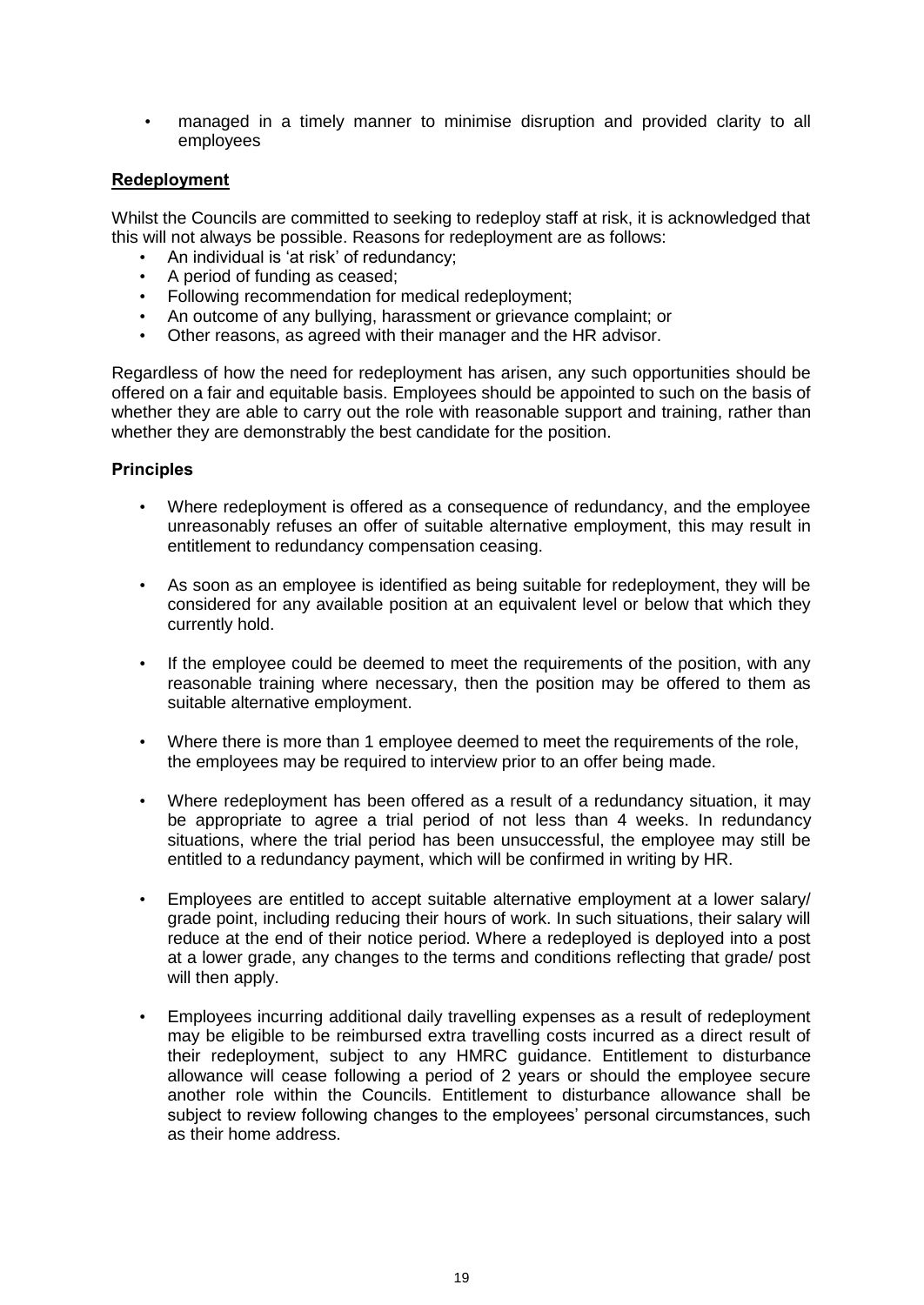• Where notice has been given, if the individual has not been successfully redeployed by the end of their notice, they will be dismissed under the terms of their notice.

## **Relocation**

To qualify for relocation assistance, the employee must be:

- Moving to a new place of work due to accepting an offer of employment;
- Taking up a new position in a new geographical area, or;
- Moving due to an office relocation.

Relocation assistance is discretionary. It is not a contractual entitlement and the Councils reserve the right to withdraw it at any time.

To be eligible for relocation assistance, the employee must:

- Currently be living more than 30 miles from their new place of work;
- Be moving to within 30 miles of their new place of work;
- Be moving a minimum of 15 miles nearer;
- Not be in receipt (either directly or indirectly i.e. via spouse/partner) any further assistance from another party.
- Be moving to a permanent residence that will be their main residence.

- Employees who do not meet these criteria but who feel that they may have a reasonable case to receive support, should in the first instance address this with their manager, who will liaise with HR as appropriate. **Any requests for relocation assistance must be approved by the relevant Chief Officers or one of their delegated authorisers.**
- The maximum amount of relocation assistance provided by the Council(s) will not exceed the HMRC maximum allowance of £8000. This amount may be claimed as a lump sum or reimbursed against smaller elements of expenditure on receipt of valid original receipts.
- All offers of relocation are subject to HM Revenue & Customs (HMRC) regulations. The employee is responsible for any statutory income tax and national insurance liability incurred as a result of receiving relocation expenses. As the relocation is job related, the first £8,000 is exempt from tax provided that certain conditions are met, including that the new property is the employee's main residence. Relocation costs above £8,000 are a taxable benefit.
- At the time of being offered relocation assistance, the employee will be advised of the date by which their relocation must be completed.
- VAT can be reclaimed on invoices made out and sent direct to the Council, in which case only the net total will be debited against the employee's allowance. Due to the advantageous nature of these arrangements, employees are encouraged to arrange for the Council to be invoiced where appropriate and prior agreement has been obtained.
- All relocation expenses must be claimed within 12 months of the employee taking up their position.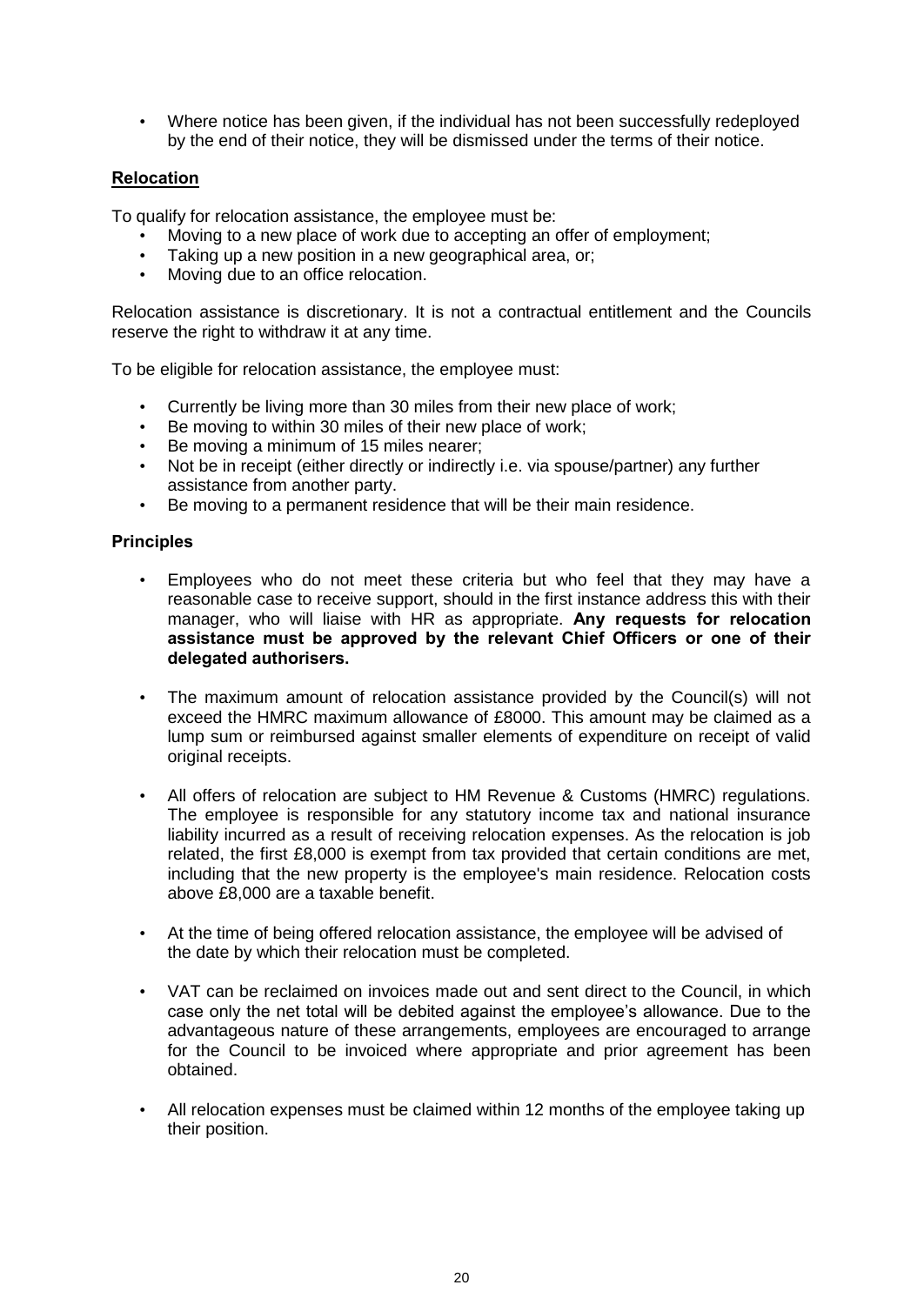- Any offer of relocation assistance are subject to the agreement of the employee that they shall repay some, or all, of the amount given by the organisation in the event that they voluntarily terminate their employment within 2 years of the payment of their final expenses claim. Employees will be required to sign an agreement to this effect. The amount repayable is pro-rated according to the number of completed months serviced between commencement of the repayment period and termination of employment.
- Repayment will not be required where termination of employment is involuntary. In the event that the relocation does not occur, the employee will be required to make repayment in full.

Please see the Council's guidelines on the amount of relocation allowance available.

## **TUPE**

TUPE refers to a transfer of Undertakings (Protection of Employment) is a transfer of employees and any liability associated with them from an old employer to a new one under a specified legal framework.

TUPE Regulation 13(1) defines affected employees vaguely as:

"…any employees of the transferor or the transferee… who may be affected by the transfer or may be affected by measures taken in connection with it…"

"Transferor" being the organisation who has staff to TUPE to a new organisation or provider, these are the "transferee".

Once the Council has established that there will be a relevant transfer, the next two issues that it needs to address are which employees will transfer to the transferee and who else will be affected by the transfer, because it is required to inform and consult the appropriate representatives of those employees:

- Employees who are "assigned" to the business or service that is transferring will transfer to the transferee under TUPE. They are known as "transferring employees". Sometimes, not all of the employees in a particular team will transfer, just those who are employed in a particular specialism for example.
- There may be employees who are not assigned to the business or service that is transferring but who will be affected by the transfer. For example, they will be part of a smaller team, working in a different way, within a different structure.

- The employers are required to inform appropriate representatives of employees who may be affected by the transfer about the transfer. In the case of the Councils, these representatives will be the recognised Trade Unions. If the transfer gives rise to any changes in the working arrangements of the employees, there is a separate, but related, duty to consult.
- The transferor is required to provide specified information about transferring employees and their employment to the transferee, to help the transferee prepare for the arrival of new employees, this is often information in relation to individuals' terms and conditions of employment and sometimes any absence, disciplinary or performance related matters.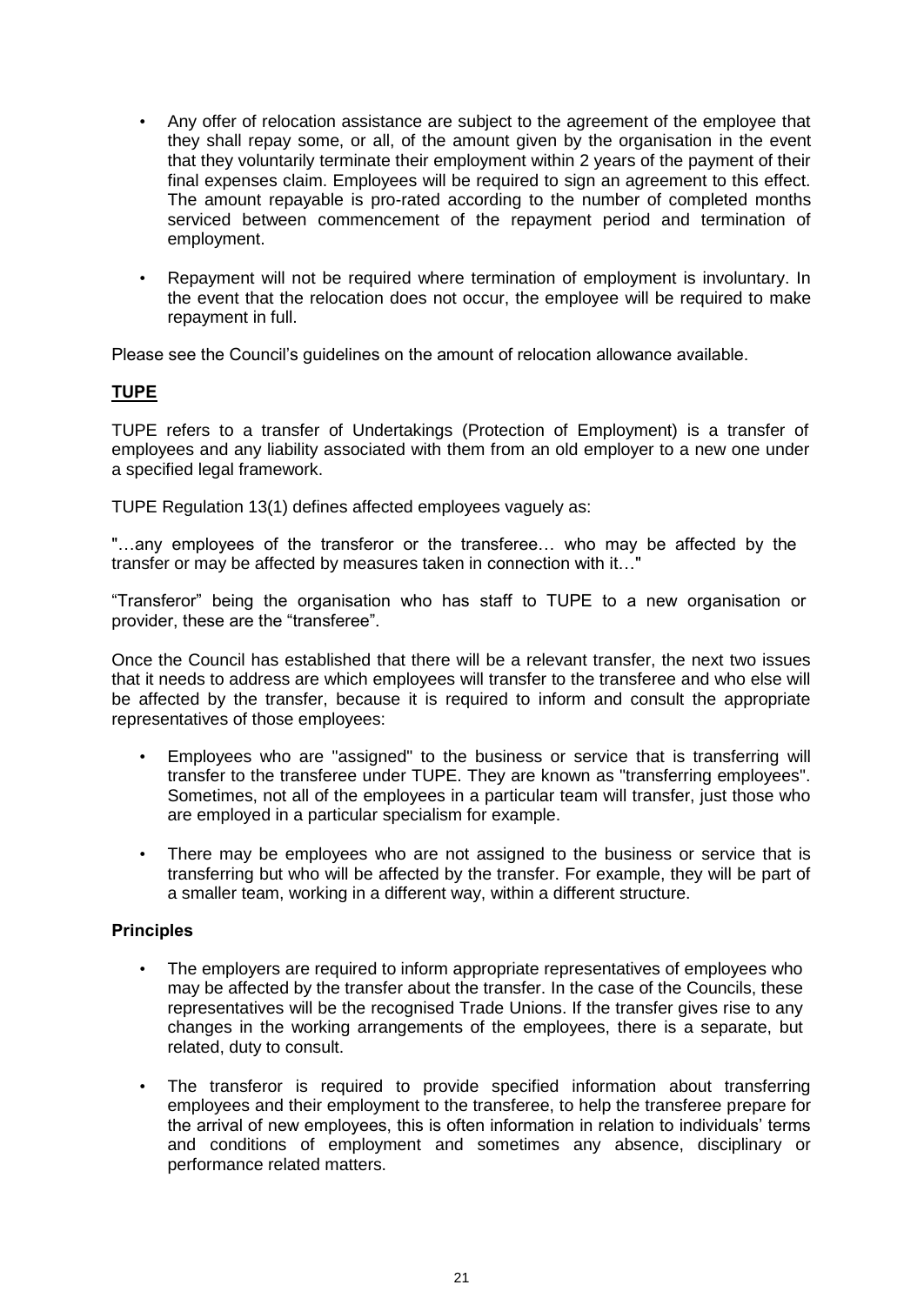- After the transfer, the Councils need to make a success of their transformed organisation. This will depend to a large extent on how line managers manage their teams, but the Council will provide the following:
	- o Induction:

The Councils may organise tailored induction and training courses for transferred employees, to help them understand their management style, and what they offer and expect from them, including in terms of performance and behaviour.

o Team meetings:

Regular team meetings, comprising transferred employees and those from the transferee's existing workforce, to build a single team that looks to adopt best practice from both organisations.

o Mentoring:

This will help the new employees to get to know the Councils existing workforces and enable them to ask questions and make suggestions.

- Line managers have an important role to play in supporting these employees after the transfer to maintain business continuity and should be alert to the potential dip in employee morale that can follow a transfer. Practical steps that line managers can take to support remaining employees include:
	- Communicating regularly with employees, including listening to their concerns and taking steps to address them; and
	- Participating in a team-building event or strategy day, which will encourage employees to air their concerns and to regroup and focus on the future.
- An affected employee can object to their employment being transferred to a new employer under TUPE, and they do not have to give a reason. If an affected employee objects, their employment is treated as coming to an end at the transfer date. This is normally considered to be a resignation, and therefore the employee would not be entitled to any compensation, but simply the notice as per their contract of employment.

## **Redundancy**

Section 139 of the Employment Rights Act (ERA) 1996 defines redundancy as follows: 'For the purposes of this Act an employee who is dismissed shall be taken to be dismissed by reason of redundancy if the dismissal is attributed wholly or mainly to:

..the fact this his employer has ceased, or intends to cease, to carry on the business for the purposes of which the employee was employed by him, or has ceased, or intends to cease, to carry on that business in the place where the employee was so employed, or

...the fact that the requirements of that business for employees to carry out work of a particular kind, or for employees to carry out work of a particular kind in the place where he was so employed, have ceased or diminished or are expected to cease or diminish.'

When reviewing possible redundancies, the following will be undertaken:

1. Establishing the business case.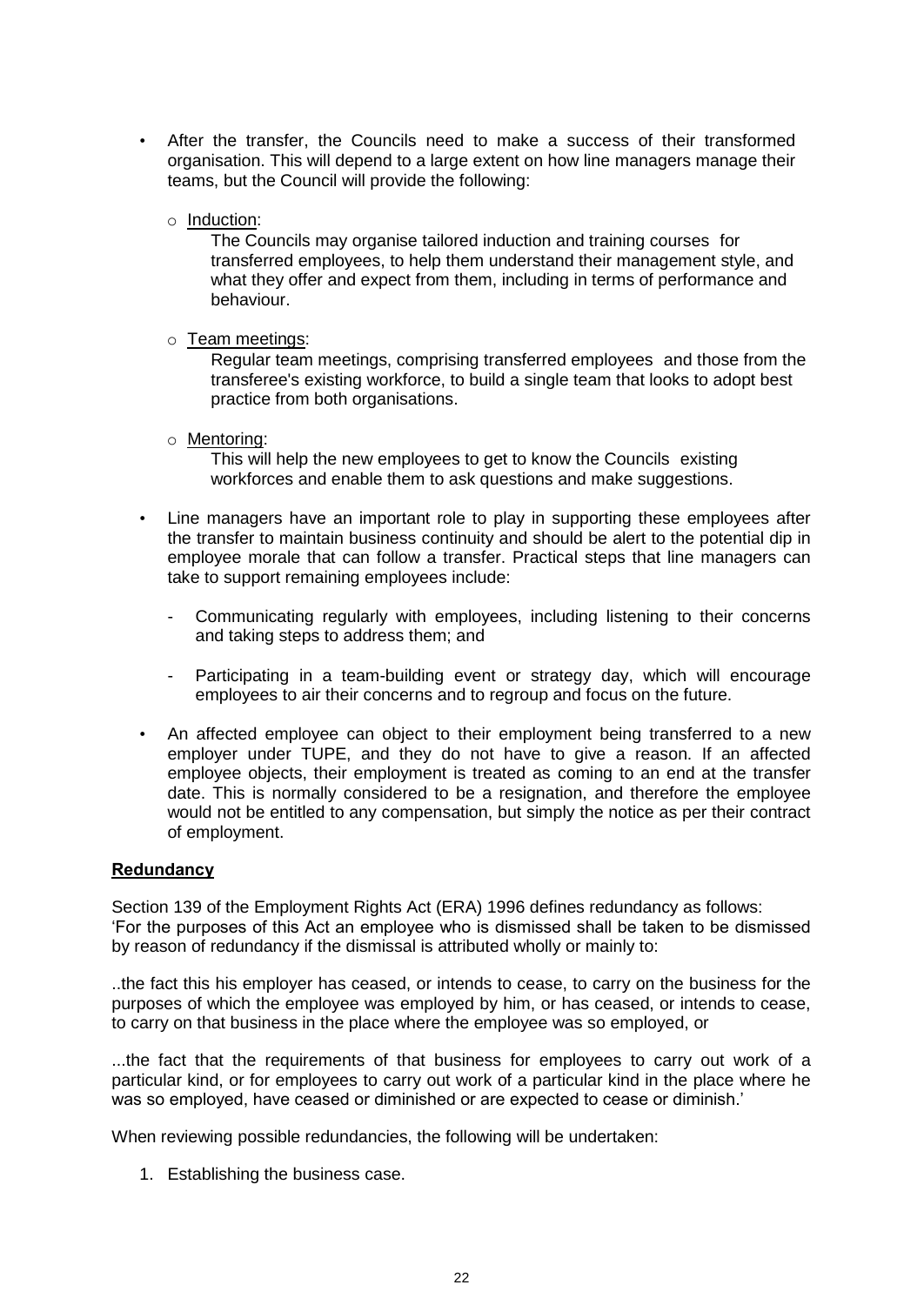- 2. Seek advice and, or specialist support.
- 3. Inform and Consult. Both collective consultation (with the recognised Trade Union) and individual consultation\* will take place in line with the statutory consultation time frames\*\*.
- 4. Explore alternatives to redundancy.
- 5. Compulsory redundancy; selection for redundancy will be undertaken in a fair, transparent and objective manner and will not discriminate any individual who falls under a protected characteristic of the Equality Act 2010\*\*\*.
	- a. Selection criteria will include: cessation of work; skills & experience; performance (evidence based); disciplinary records; timekeeping & attendance; interviews; or other measurable and objective criteria as appropriate as consulted upon and agreed with the recognised Trade Union.
- 6. Outcome and appeal.

\*Legislative requirements at the time of writing this policy provide that where 20 to 99 redundancies are proposed, a minimum of 30 days consultation will take place; where 100 or more redundancies are proposed, a minimum of 45 days consultation will take place. Regardless of the proposed number, the Councils will consult with the appropriate recognised Trade Union(s) at the earliest opportunity.

\*\*Individual consultation will take place with affected staff throughout the process to discuss the reasons for the proposed changes, selection criteria and options. Feedback and alternative suggestions shall also be sought.

**\*\*\*** the following would also constitute unfair dismissal on grounds of redundancy: membership or non-membership of a trade union health and safety activities; exercising their statutory rights; whistleblowing, e.g. making disclosures about their employer's wrongdoing; taking part in lawful industrial action lasting 12 weeks or less; taking action on health and safety grounds; or undertaking jury service.

Where the number of redundancies reach those stated above, the Council are duty-bound to notify the Redundancy Payment Service before a consultation starts; failure to do so, could result in a fine of up to £5,000.

## **Notice Periods and Redundancy Pay**

| The notice period may vary according to length of service: |                                    |  |  |
|------------------------------------------------------------|------------------------------------|--|--|
| Service of between 1 month and 2 years                     | 1 weeks' notice                    |  |  |
| Service between 2 and 12 years                             | 1 weeks' notice for each full year |  |  |
| 12 years' service or more                                  | 12 weeks' notice                   |  |  |

The number of weeks upon which the employee's redundancy compensation shall be calculated as follows:

| For each year of service before the age of $22 -$                             | 0.5 weeks' pay; |
|-------------------------------------------------------------------------------|-----------------|
| For each year of service aged 22 and over, but before aged 41 – 1 weeks' pay, |                 |
| For each year of service aged 41 or over $-$                                  | 1.5 weeks' pay. |

- All redundancy payments are subject to deduction of tax and national insurance Contributions in accordance with Inland Revenue regulations. At the time of writing, these allow for the first £30,000.00 of compensation to be paid on a tax free basis.
- Employees may, however, not be entitled to a redundancy payment if they:
	- o Have found, or have been successfully redeployed, to another post within the Councils, or another organisation listed as per the Modifications Order\*;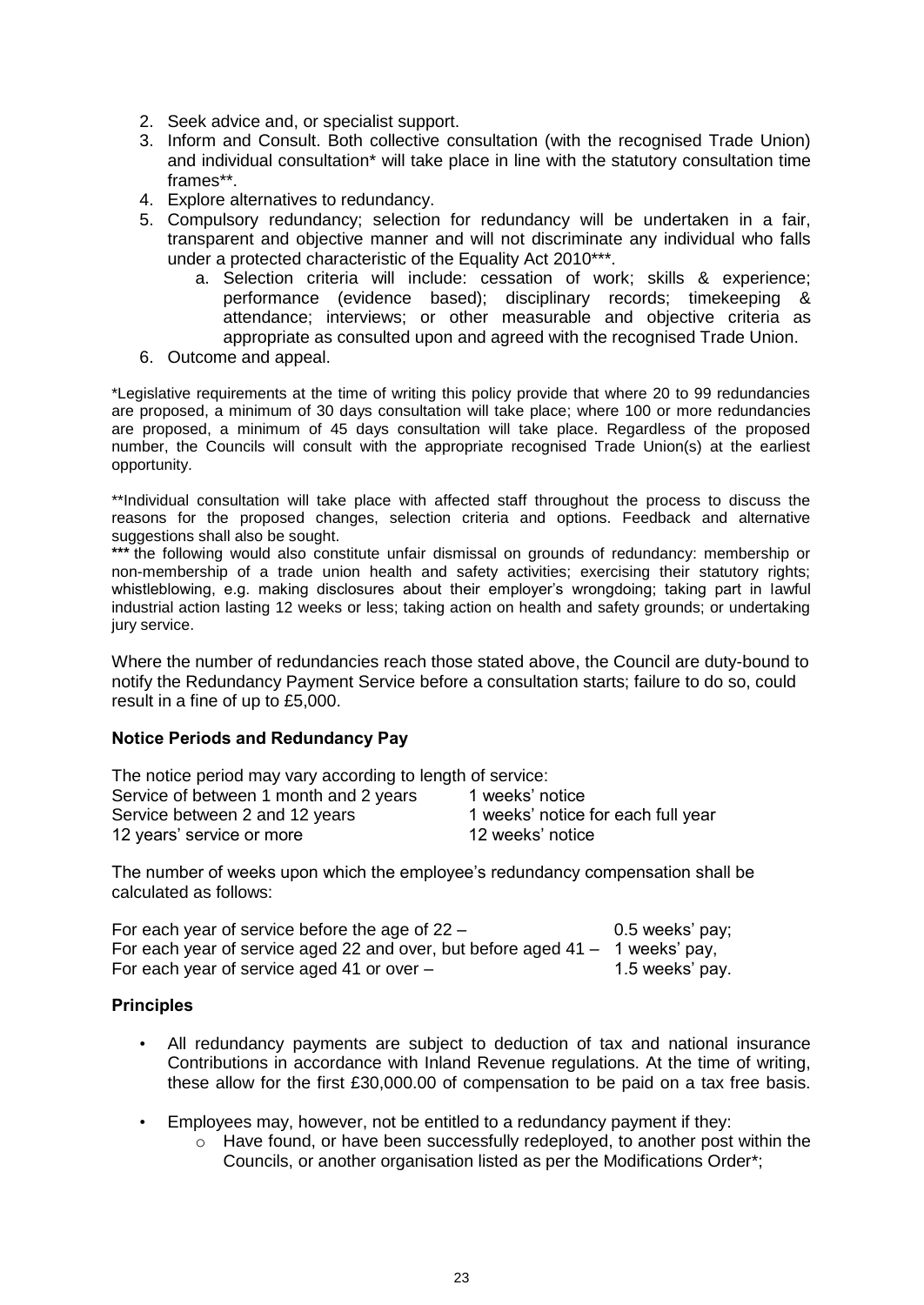- o Have been offered and refused suitable alternative work without good reason; or
- $\circ$  Leave employment before the end of the notice period (by resigning) in order to take up alternative work outside the Councils, without having given proper notice.

\**the Modification Order modifies certain provisions of the Employment Rights Act 1996 concerning redundancy payments in their application to individuals employed by local authorities or certain other bodies.*

- HR should be consulted on specific cases.
- The Councils recognise that being made redundant, particularly on a compulsory basis, is a very difficult situation for staff, and as such will provide all reasonable support, including (but not limited to):
	- $\circ$  Reasonable paid time off to look for other work or to undertake training in support of obtaining new employment within the Councils;
	- $\circ$  Unpaid time off to undertake training for alternative employment outside of the Councils, or;
	- o Estimates of their redundancy compensation and, where applicable, their pension benefits;
- Requests for time off should, in the first instance, be directed to the relevant line manager and will not be unreasonably refused.
- Employees have the right to appeal against their selection for redundancy. Such appeals can only be made on the grounds that their selection was unfair, or that the reason for dismissal was not truly redundancy.

## **Pay Protection**

The Council aims to provide Pay Protection as a means by which employees can continue their careers within the authorities whilst minimising the risk of financial detriment.

#### **Principles**

The following are the principles of pay protection:

- All employees of the Councils, regardless of their length of service, are eligible for pay protection. The employees affected must either:
	- o Be subject to redeployment following organisational change including but not limited to restructure or pay review;
	- o Be subject to a change in role as a result of a service review;
	- o Be subject to a reduction in salary following job evaluation;
	- o Been redeployed as part of an ill health procedure.
- Where hours are changed by the employer;
- In cases where hours are changed as a result of organisational change/ restructuring;
- At the end of a fixed term contract. In this instance staff may be eligible to apply for other positions. If a new position is secured pay protection will not apply;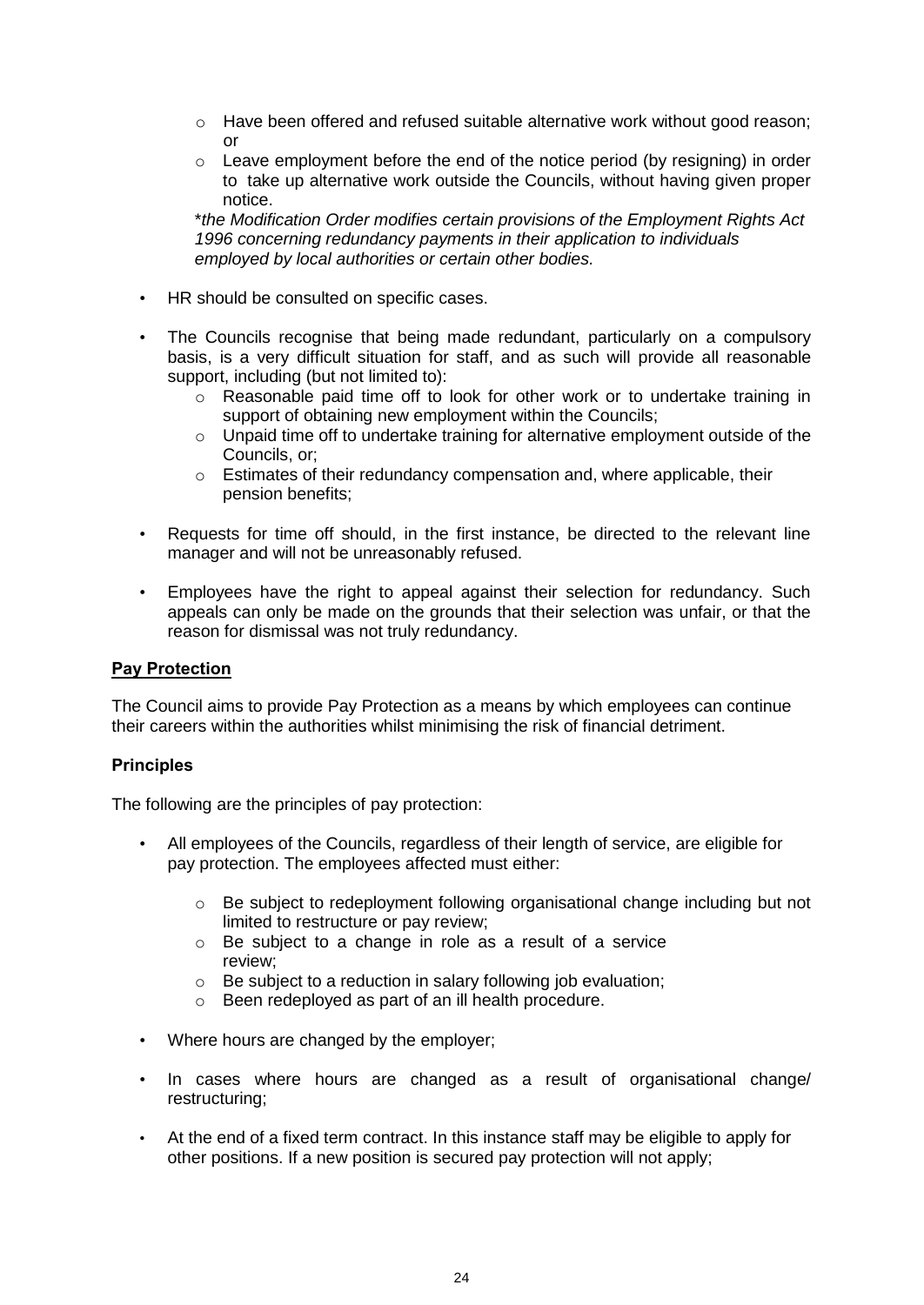- To temporary arrangements such as: secondments, temporary promotions, acting up arrangements and internal transfers. At the end of the temporary arrangements employees will revert back to their substantive role
- Employees, who qualify for pay protection, will have their former basic salary protected from the commencement date of the new salary.
- Protection of earnings will cease in line with the shortest of the following criteria:
	- the pay protection period has expired;
	- the employee has obtained employment at an equivalent or improved level to their protection;
	- the employee has applied for, and been appointed to, a new position;
	- the salary level attributed to the new position, reach the value of the protected pay level.
- At the end of the protection period, the employee's basic salary shall be the salary value of the top of their new grade.
- Salary enhancements/supplements, such as essential car user allowances or ongoing responsibility allowances are not included as part of the salary in these circumstances, and their payment may be ceased where appropriate.

\* Please refer to the Council's procedure and guidelines for more information on the periods of pay protection.

## **POLICY 6: BULLYING AND HARASSMENT**

The Council has a firm commitment to equality of opportunity and as such our working environment is one in which bullying and harassment are known to be unacceptable and where individuals have the confidence to complain of such action, should it arise, in the knowledge that their concerns will be dealt with appropriately and fairly.

The Council believes that all staff and visitors, should be able to work and visit without fear of humiliation, intimidation, sexual or racial harassment, oppression or any form of bullying. It is the responsibility of the staff and management that the atmosphere of the Council is caring, happy, relaxed and protective.

## **Bullying**

**ACAS Code of Practice** defines bullying as "Offensive, intimidating, malicious or insulting behaviour, an abuse or misuse of power through means that undermine, humiliate, denigrate or injure the recipient". Examples of bullying include:

- Spreading malicious rumours, or insulting someone by word or behaviour;
- Copying memos that are critical about someone to others who don't need to know;
- Ridiculing or demeaning someone picking on them or setting them up to fail;
- Exclusion or victimisation;
- Unfair treatment;
- Overbearing supervision or misuse of power or position;
- Unwelcome sexual advances;
- Making threats or comments about job security without foundation:
- Deliberately undermining a competent worker by overloading and constant criticism;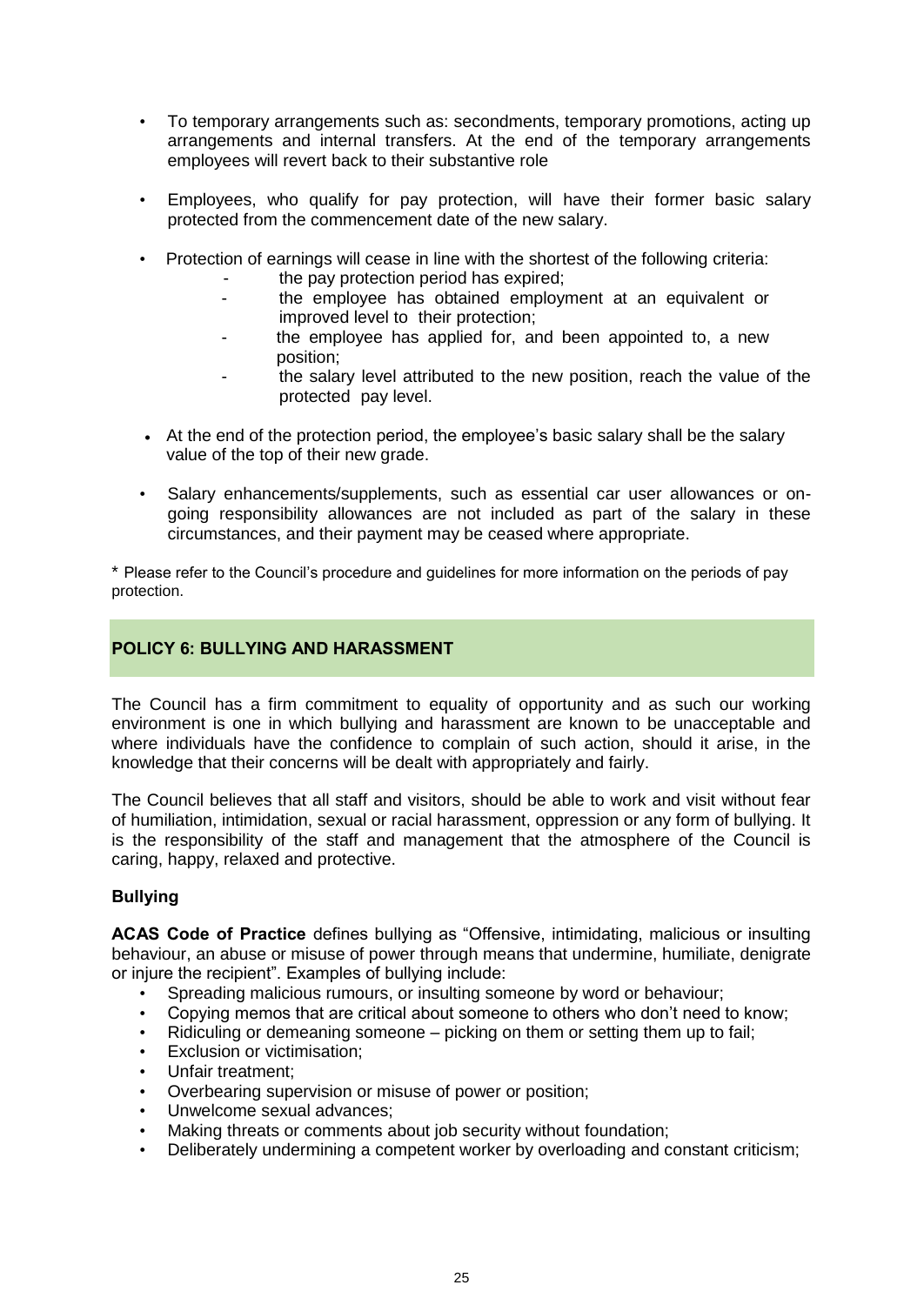• Preventing individuals progressing by intentionally blocking promotion or training opportunities.

## **Harassment**

**ACAS Code of Practice** define harassment as "unwanted conduct related to a relevant protected characteristic which has the purpose or effect of violating a person's dignity, or creating an intimidating, hostile, degrading, humiliating or offensive environment" and in the perception of the recipient of the conduct, it should reasonably be considered as having that purpose or effect.

- Harassment can take a variety of forms ranging from violence and bullying to less obvious action like the 'cold shoulder', abuse of power or coercion.
- Harassment can take many forms including sexual harassment, racial harassment, bullying, intimidation, "mobbing", and victimisation.
- Sexual harassment may take the form of requests for sexual favours, unwelcome contact of a sexual nature, leering, or lewd pin-ups in the workplace.
- Racial harassment can be treatment afforded to an employee because of that person's racial origins, insults and racist comments based on colour, race or ethnic origin. Bullying can range from extreme forms of violence and intimidation, swearing and shouting and humiliating the victim in front of others to the less obvious, sending someone to Coventry.
- Harassment can also occur if employees use the Internet or email to store or distribute abusive or offensive material.

The Council is opposed to both bullying and harassment in any form and will not tolerate either during the course of employment, at social events (whether organised by the Council or not) or at informal events involving employees or other work-related contacts.

All complaints will be taken seriously by the Council and will be dealt with in line with the Grievance procedure. No employee who makes a complaint in good faith, or participates in an investigation of a complaint, will be victimised for doing so. Complaints that are not made in good faith and involve deliberate misuse of the above procedure will result in disciplinary action being taken against the complainant.

## **POLICY 7: EQUAL OPPORTUNITIES**

The Council expects all its staff to work in an environment that is free from all forms of discrimination; not only for existing staff, but other workers in the Council and unless otherwise stated, including potential employees and former employees, full-time and parttime employees, as well as agency workers, casual workers, temporary workers and contractors, visitors and councillors.

The Council will not tolerate unlawful discrimination on any of the following grounds:

Sex Race Marital Status **Colour** Gender Reassignment Sexual Orientation Age Religious Belief

Disability Ethnic or national origin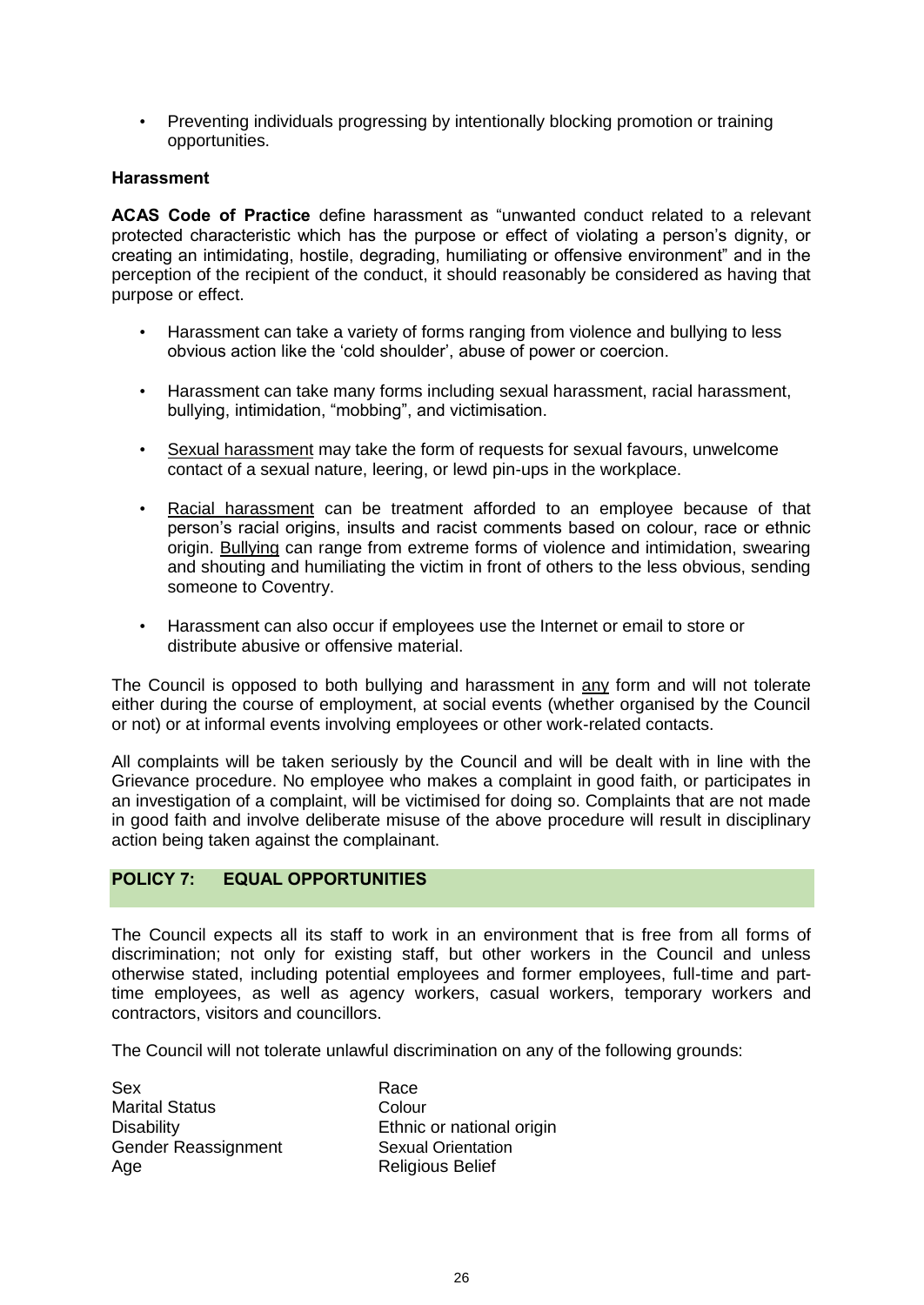#### Union activities **Part-time status**

All employees have a responsibility not to discriminate against or harass fellow employees and to report any such behaviour of which they become aware. Any breaches of this Policy will be treated very seriously by the Council. Our selection procedures are reviewed from time to time to ensure that individuals are appropriate for achieving our objectives and for avoiding unlawful discrimination.

### **Personal Liability and forms of discrimination**

The following are forms of discrimination that this policy aims to avoid:-

- Direct Discrimination occurs when a person is less favourably treated because of race, colour, ethnic or national origin, sex, marital status, disability, gender reassignment, age, sexual orientation, religious belief.
- Indirect Discrimination is where a requirement or condition, which cannot be justified, is applied equally to all groups but has a disproportionately adverse effect on one group.
- Victimisation occurs where someone is treated less favourably than others because he/she has raised a complaint under this policy or taken legal action against the Council or because he/she has supported someone else in doing this.
- Harassment is a form of direct discrimination and may involve inappropriate actions, behaviour, comments or physical contact that causes offence or is intimidating or objectionable.

#### **Disability Discrimination**

There are special provisions that protect disabled employees and job applicants against discrimination in the workplace. The Council will ensure that employment policies and practices fully comply with these provisions and will consider making appropriate reasonable adjustments to ensure that disabled applicants or employees are not substantially disadvantaged.

There are a number of ways in which the Council can ensure equal opportunities in the workplace, including:

• Recruitment and Selection

Recruitment and selection procedures will be free from bias or discrimination. Recruitment procedures will be conducted objectively and decisions regarding an applicant's suitability for a position will be based upon specific and reasonable jobrelated criteria.

**Employment Conditions** 

Terms and conditions of employment, including pay and benefits, will be offered to employees fairly and equally. Terms and conditions of employment for part-time employees will be provided on a pro-rata basis to full-time employees, except when different treatment can be objectively justified.

• Employment Policies and Practices The HR Manager will periodically monitor and review this policy and will be responsible for ensuring that that all employment-related policies, procedures and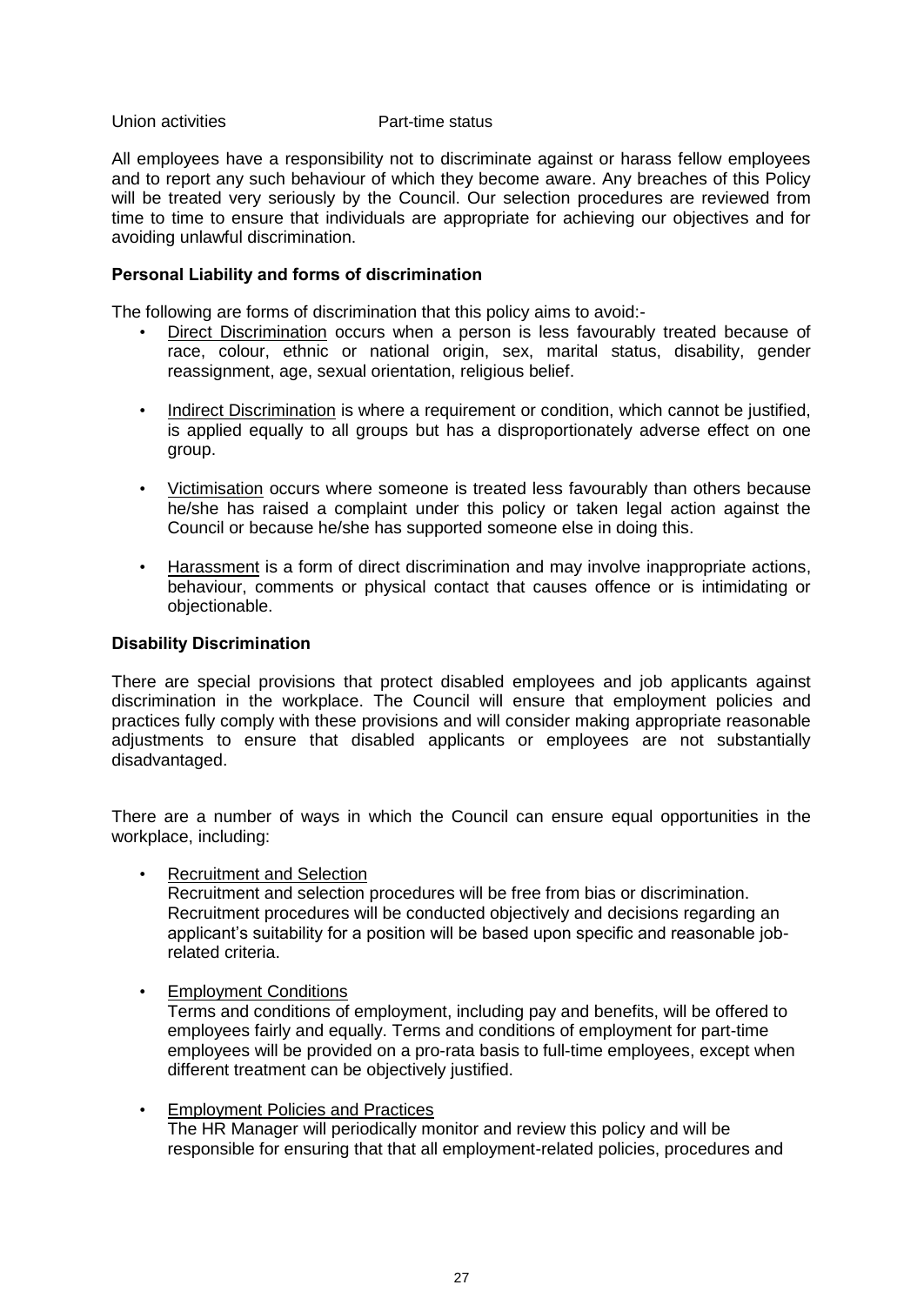practices are non-discriminatory.

• Working Environment

Employees have the right to be treated with dignity and respect and the Council will make every effort to provide a working environment free of discrimination and harassment in any form. Employees are expected to help prevent discrimination and/or harassment in the workplace.

All complaints will be taken seriously by the Council and no employee who makes a complaint in good faith, or participates in an investigation of a complaint, will be victimised for doing so. Complaints that are not made in good faith and involve deliberate misuse of the above procedure will result in disciplinary action being taken against the complainant.

## **POLICY 8: CAPABILITY**

Employees are expected to deliver their day-to-day work as outline in their job description and annual objectives (where they apply) in a timely and professional manner and fully meet the standards and competencies for the job role level as set out in the Job Description and Person Specification. Poor performance occurs where the quality of work deteriorates below the required standard due to lack of ability, skill or knowledge.

The Council will aim to ensure that:

- Employees understand what is expected from them in terms of performance;<br>• That performance is monitored via reqular one to one meetings with the
- That performance is monitored via regular one to one meetings with their line manager and via the annual performance review management process;
- Employees are given appropriate training and support to meet those standards.
- Employees are not normally dismissed for performance reasons without receiving prior warnings.
- Performance issues will normally be dealt with informally between employee and their line manager as part of day-to-day management. Employees are encouraged to have early and open dialogue with their line manager or other senior managers about performance and any anticipated failures in meeting standards.

Informal discussions may cover the following issues:

- Clarification of the required standards;
- Identification of areas of concern:
- Identification of the likely causes of poor performance;<br>• Any training, coaching or support needed in order to he
- Any training, coaching or support needed in order to help the employee meet the required standard;
- Any issues not work related that may be having an impact on the employee's performance; and
- Setting a time period for improvement and review.
- A potential outcome of an informal meeting may include a verbal warning.

Employees have the right to be accompanied to any formal meeting. A companion at a hearing is permitted to:

- Address the hearing to summarise or explain the employee's case, but not to answer questions on behalf of the employee
- Confer with the employee during the hearing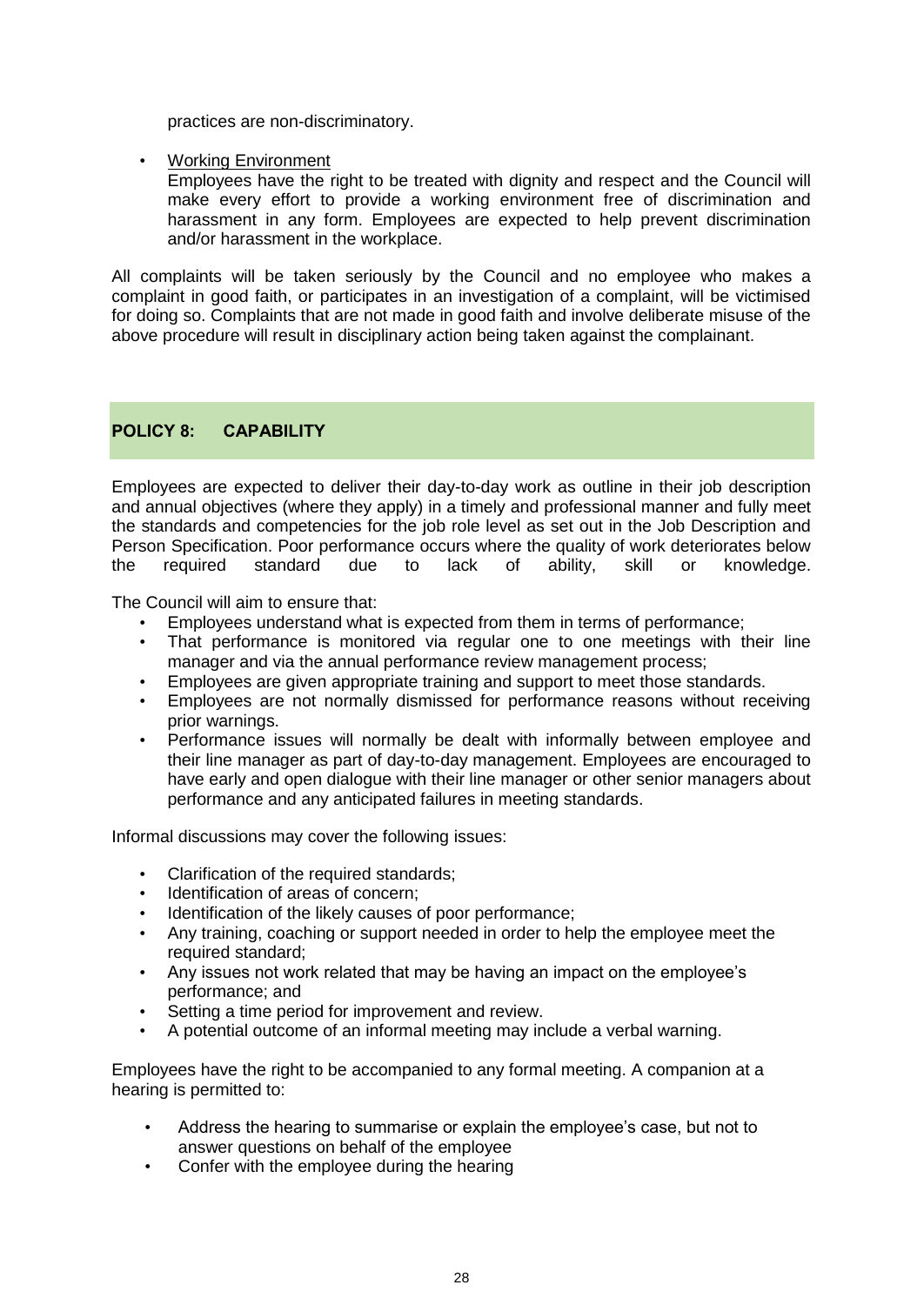- Ask questions (of the employer and employee) at the hearing
- Be permitted reasonable time to confer privately with the employee, either in the hearing room or outside
- The companion cannot answer questions on behalf of the employee.

Line managers shall ensure that the employee has had every opportunity to improve prior to instigating the formal Capability procedure. Line managers shall also work with the HR team to:

- Identify potential learning and development required;
- Counselling or other employee assist programmes;
- Coaching opportunities
- Provide as much support as is reasonable to allow the employee to improve their performance.

## **Outcomes of capability**

Potential outcomes of Formal Capability include:

- First written warning
- Final written warning
- Dismissal, Demotion or Redeployment

## **Appeal**

If an employee feels that a decision about their performance under this procedure is wrong, or unjust, they should appeal in writing, stating their grounds for appeal, to the HR Manager within 5 working days of the date on which they were informed of the decision. Following the Appeal Hearing, the Council may:

- Confirm the original decision;
- Revoke the original decision; or
- Substitute a different decision and the sanction.

## **POLICY 9: GRIEVANCE**

Grievances are concerns, problems or complaints highlighted by an employee and must be made in writing. It is not practicable for us to fully list all standards and issues that a Grievance may be concerned with, however, please see below for a few examples:

- Terms and conditions of employment
- Health and safety
- Work relations
- New working practices
- Working environment
- Organisational change
- Discrimination

*This list is not exhaustive*

- Managers are responsible for ensuring that both informal and formal grievances are dealt with effectively in accordance with the procedures set out in this policy by:
	- o Taking the grievance seriously
	- o Investigating the facts and surrounding circumstances, and showing both parties that this has been done thoroughly and sensitively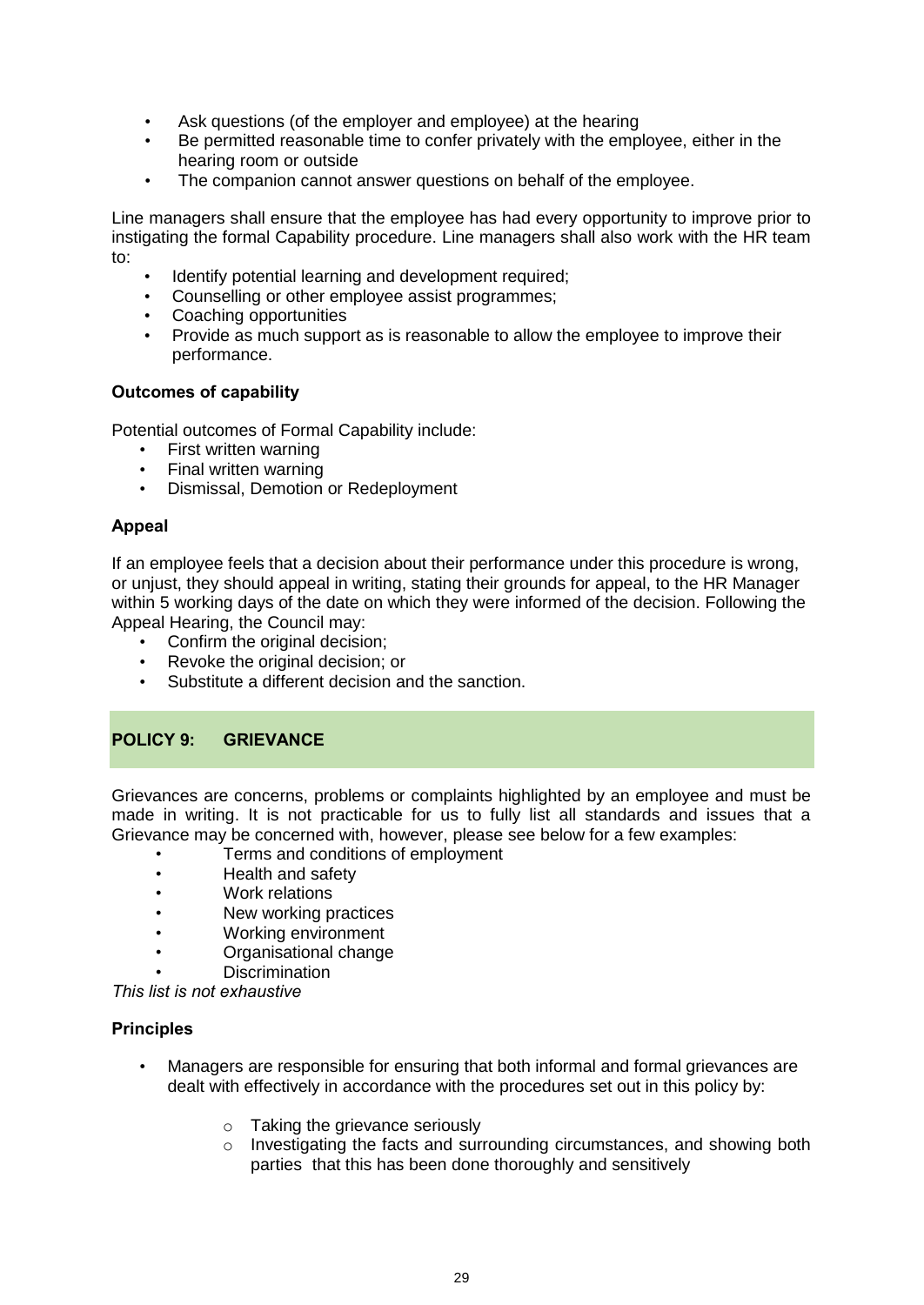- o Where practicable, actively look for a solution that will satisfy the complainant without causing disproportionate difficulty for the organisation
- o Provide feedback to the complainant about what can, and, or cannot be done to resolve the grievance; and
- o Taking any necessary follow-up action.
- Under certain circumstances, including but not limited to serious breaches of Council standards such as harassment, bullying, theft and violence, the Council may decide to suspend either or both parties on full basic pay, while the matter is being investigated. **This is not a disciplinary sanction**, but a way of ensuring that a full review of the circumstances can take place as effectively as possible.
- Suspension is a value-free administrative process aimed to limit the potential risk of any interference to the investigation. Where two respondents are under investigation, both are likely to be suspended as a matter of fairness and compliance.
- Where an employee, while on suspension, fails to attend any meeting without reasonable notice or justifiable cause on more than 2 occasions, the employee may have their pay withheld until the completion of the investigation.
- The Grievance Policy does not cover matters relating to strategic business or policy decisions taken by the Council
- Mediation assists to clarify the issues involved in the case and explore options for resolution. The process is entirely voluntary and mediated disputes involve no obligation to accept decisions or proposed options. It can be especially beneficial in problems associated with working relationships.
- All employees have a right to a companion at any formal meeting. This companion may be either an employee colleague who is not involved in the incident or a Trade Union official. Companions must be announced to the HR department no less than 24 hours prior to any meeting.

## **Outcomes of a grievance**

- An appropriate manager will hear the full details of a grievance by way of a Grievance Hearing; the employee(s) will have the right to be accompanied.
- There are two likely outcomes of a grievance:
	- $\circ$  Not Upheld if it found that there is no case to answer; or
	- $\circ$  Upheld if it is found that there is a case to answer.
- In some cases, part of a grievance may be upheld while other areas of complaint may not; evidence is vital to ensure that an accurate outcome is made.
- Where a grievance/or part of a grievance is upheld, an investigation will take place at which point the process may move from Grievance to Disciplinary and shall be picked up at the investigation stage. The complainant will be advised of the outcome of their grievance and if upheld, will be assured that an investigation is taking place. However, they will not be advised of the outcome of any investigation.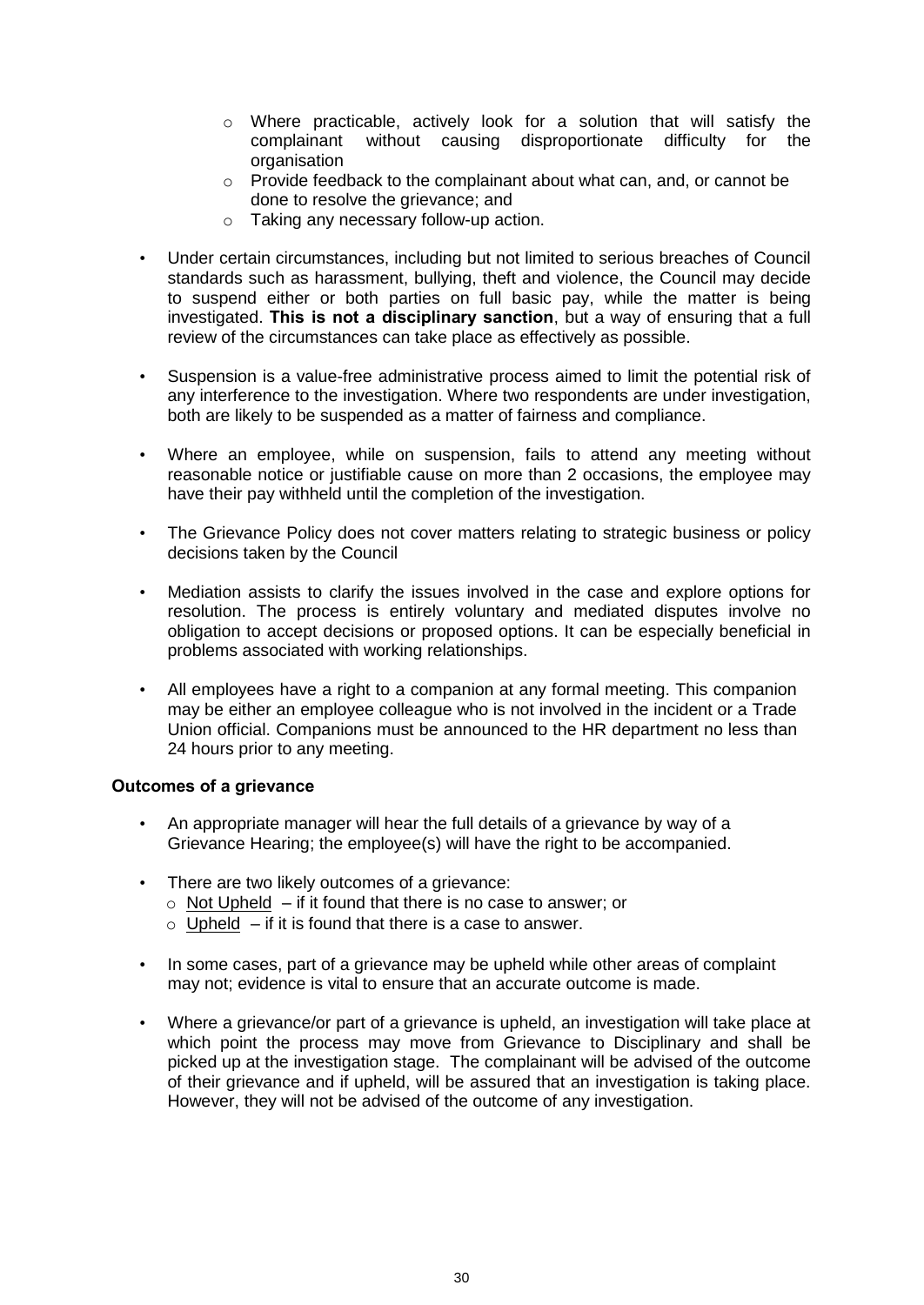## **Appeal**

All employees have a right to appeal against any outcome sanctioned following a grievance hearing. The Appeal Hearing is designed to review the grievance process and identify whether it has been conducted to Policy and Procedure, it is not an opportunity to submit any new evidence or have full details of the case heard again.

## **POLICY 10: DISCIPLINARY**

Disciplinary situations include misconduct and behaviour; it is not practicable for us to fully list all standards and issues that a Disciplinary may be concerned with, however, please see below for a few examples:

## Misconduct:

- Misuse of the Council E-Mail, Internet or internal mailing facilities
- Repeated minor breaches
- Persistent absenteeism or lateness
- Poor effort or sub-standard work
- Absence without authorisation
- Insubordination or refusal to carry out reasonable tasks
- Accepting gifts from service users without proper authorisation from Management
- Any breach of Council policies and procedures

*This list is not exhaustive*

## Gross Misconduct:

- The supply or possession of illegal drugs, or being under the influence of drink or drugs on the Council premises or during working hours
- Incapacity through drink or drugs
- Misuse, abuse or deliberate damage to the Council property, including intellectual property, or that of other employees
- Breach of confidence, including unauthorised passing of trade information and/or financial operations, disclosure of confidential information
- Making malicious complaints against other employees
- Bullying and, or harassment
- Unmanaged, unsafe or unacceptable practices
- Falsification of documents, financial, clinical or otherwise
- Misappropriation of service user or Council property
- Taking bribes in connection with their employment
- Theft, fraud or dishonesty (including attempt of theft or fraud)
- Any serious or repetitive breach of Council policies and procedures

#### *This list is not exhaustive.*

In line with the above non-exhaustive lists, this policy shall also be invoked where there is an allegation of:

- Repeatedly failing to meet Council standards as per the Council's Code of Conduct Policy;
- Consistent absence following the invocation of the Councils; Managing Attendance Policy and Procedure;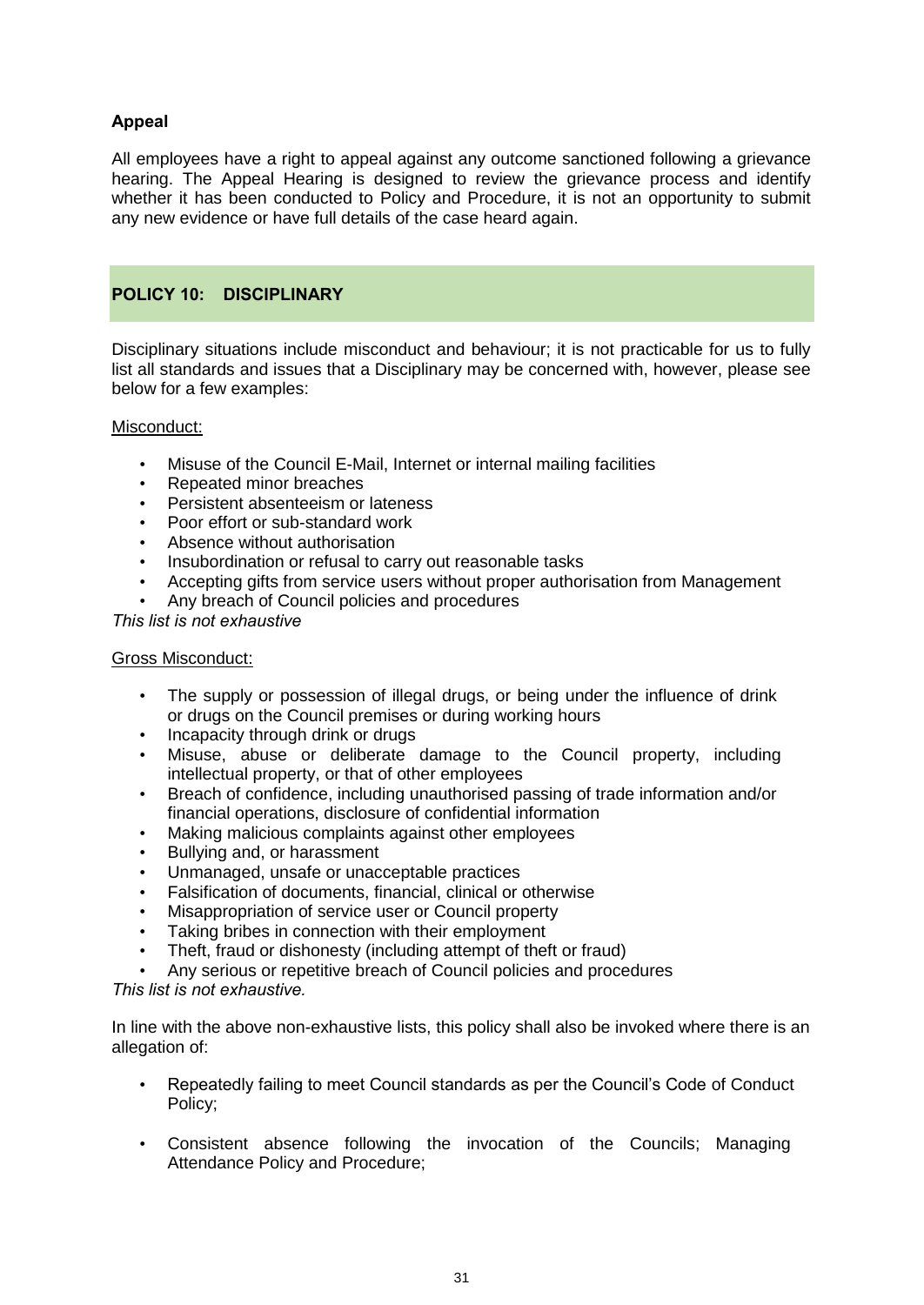• Any malicious act deriving from one complaint from a complainant to another individual which is evidenced as being false as per the Council's Whistleblowing and Grievance Policy and Procedure.

## Definition of Conduct

It is expected that every employee should:

- be honest:
- maintain at all times a high standard of integrity and conduct;
- not use their position to further private interests or those of relatives and friends;
- fulfil the duties specified in their contract of employment/job purpose / role profile.

#### **Principles**

- Where an issue is addressed informally, a potential outcome may be a verbal warning.
- If it becomes necessary to formally address issues regarding employee's conduct, attendance or job performance, the matter will firstly be investigated by an appropriate person or a panel of appropriate people. *The meeting should be held without unreasonable delay.*
- Under certain circumstances, including but not limited to serious breaches of Council's standards such as harassment, bullying, theft and violence, the Council may decide to suspend employees on full basic pay, while the matter is being investigated. **This is not a disciplinary sanction,** but a way of ensuring that a full review of the circumstances can take place as effectively as possible.
- Suspension is a value-free administrative process aimed to limit the potential risk of any interference to the investigation. Where two employees are under investigation, both shall be suspended as a matter of fairness.
- Where an employee, while on suspension, fails to attend any meeting without reasonable notice or justifiable cause on more than 2 occasions, the employee may have their pay withheld until the completion of the investigation.
- All employees have a right to a companion at any formal meeting. This companion may be either an employee colleague who is not involved in the incident or a Trade Union official. Companions must be announced to the HR department no less than 24 hours prior to any meeting.

Employees have the right to be accompanied to any formal meeting. A companion at a hearing is permitted to:

- Address the hearing to summarise or explain the employee's case, but not to answer questions on behalf of the employee
- Confer with the employee during the hearing
- Ask questions (of the employer and employee) at the hearing
- Be permitted reasonable time to confer privately with the employee, either in the hearing room or outside
- The companion cannot answer questions on behalf of the employee.

## **Outcomes of disciplinary**

Potential outcomes of a disciplinary Hearing: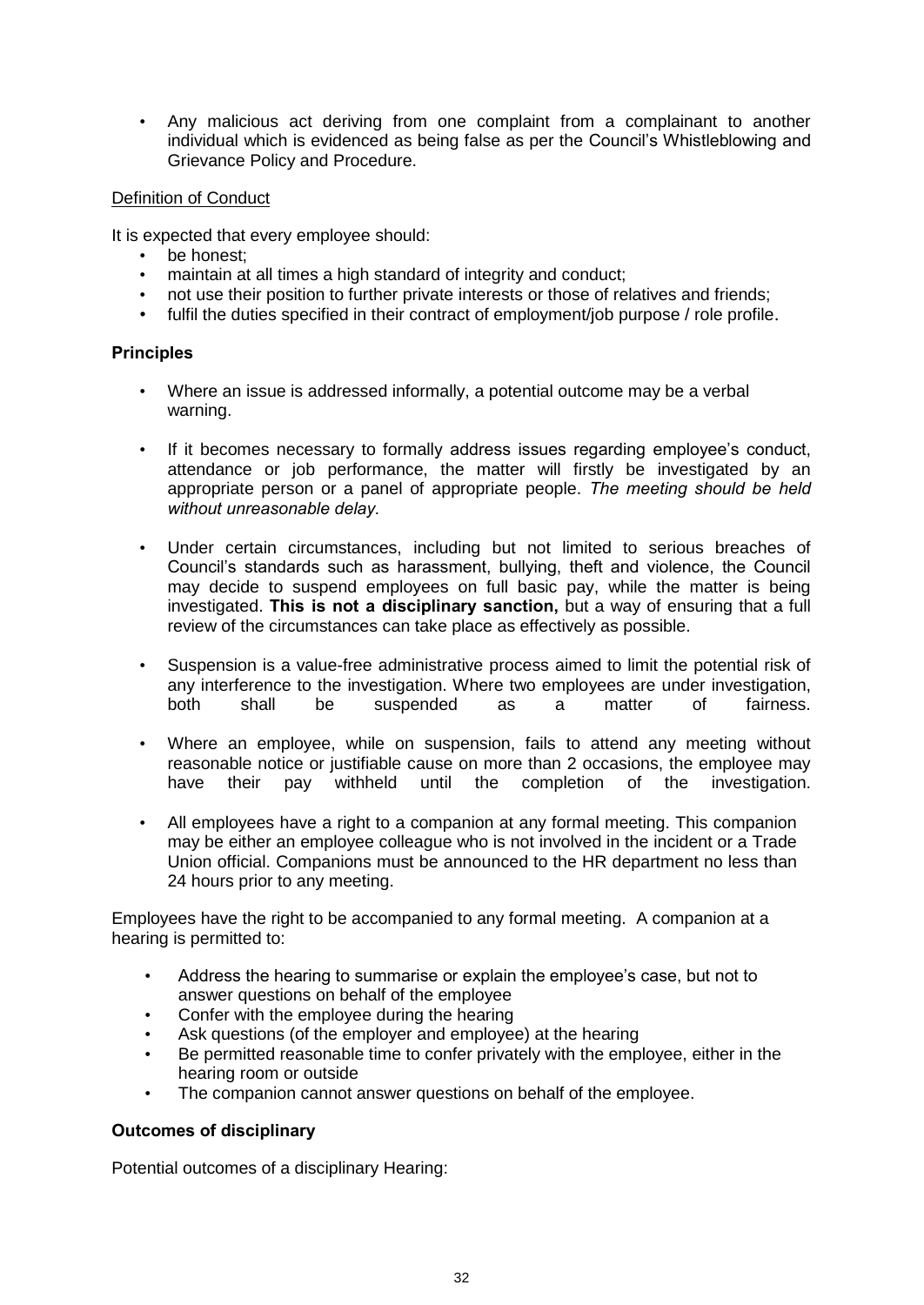- No formal sanction; but recommendations for resolution
- First written warning
- Final written warning
- Dismissal with notice
- Summary dismissal (without notice)

## **Appeal**

All employees have a right to appeal against any outcome sanctioned following a disciplinary hearing. The Appeal Hearing is designed to review the disciplinary process and identify whether it has been conducted to Policy and Procedure, it is not an opportunity to submit any new evidence or have full details of the case heard again.

\*please note there is a separate Disciplinary process in respect of the Chief Executive and Section 151 Officer – specific advice can be sought from the HR Team.

## **POLICY 11: TRAINING AND DEVELOPMENT**

The Council is committed to the training, education and development of its members of staff. Training opportunities are available should there be a need for employees or their manager to develop employee's skills in a particular area, or to learn new skills appropriate to their specific function and role within the Council.

Ideally employees should discuss their training needs in their one to one's or annual appraisals but they can discuss training opportunities with their manager or contact the HR Department at a convenient time.

#### **Principles**

Employer Responsibilities - To ensure that:

- There is always an active annual training plan in place covering all mandatory training
- Funding is set-aside in the financial budget to cover planned training expenditure for the current / impending financial year.
- Employees fully understand their job function and expected performance standards through having accurate job descriptions and an annual appraisal review.
- Each employee has the opportunity to learn and become more experienced in their primary job function.
- Each employee has the opportunity to learn and become experienced in secondary skills.
- Each employee is enabled and actively encouraged to develop their personal potential.
- All employees receive appropriate levels of mandatory training as per governing requirements
- All employees may request non mandatory training as part of their Continuing Professional Development